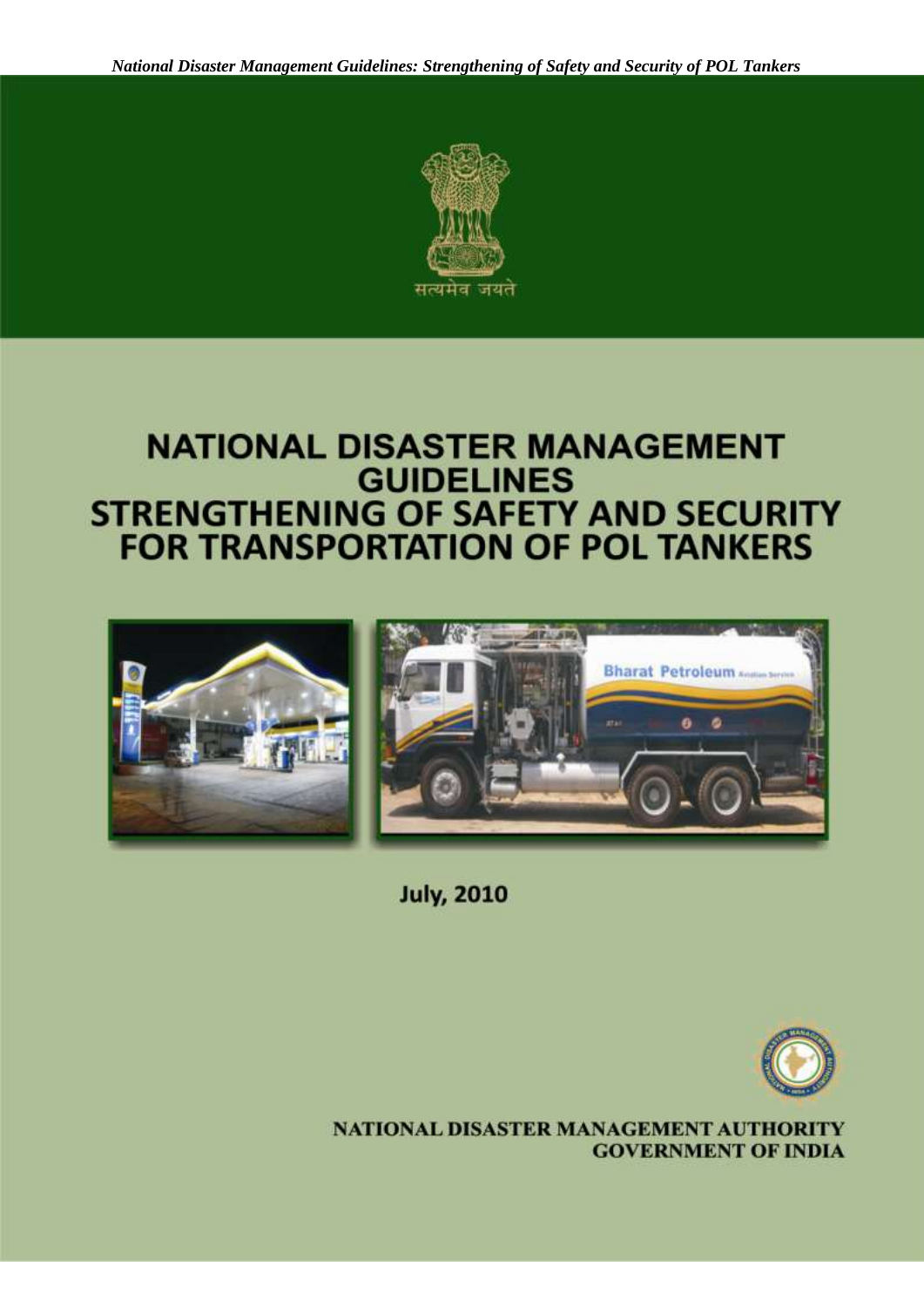### **National Disaster Management Guidelines**

## **STRENGTHENING OF SAFETY AND SECURITY FOR TRANSPORTATION OF POL TANKERS**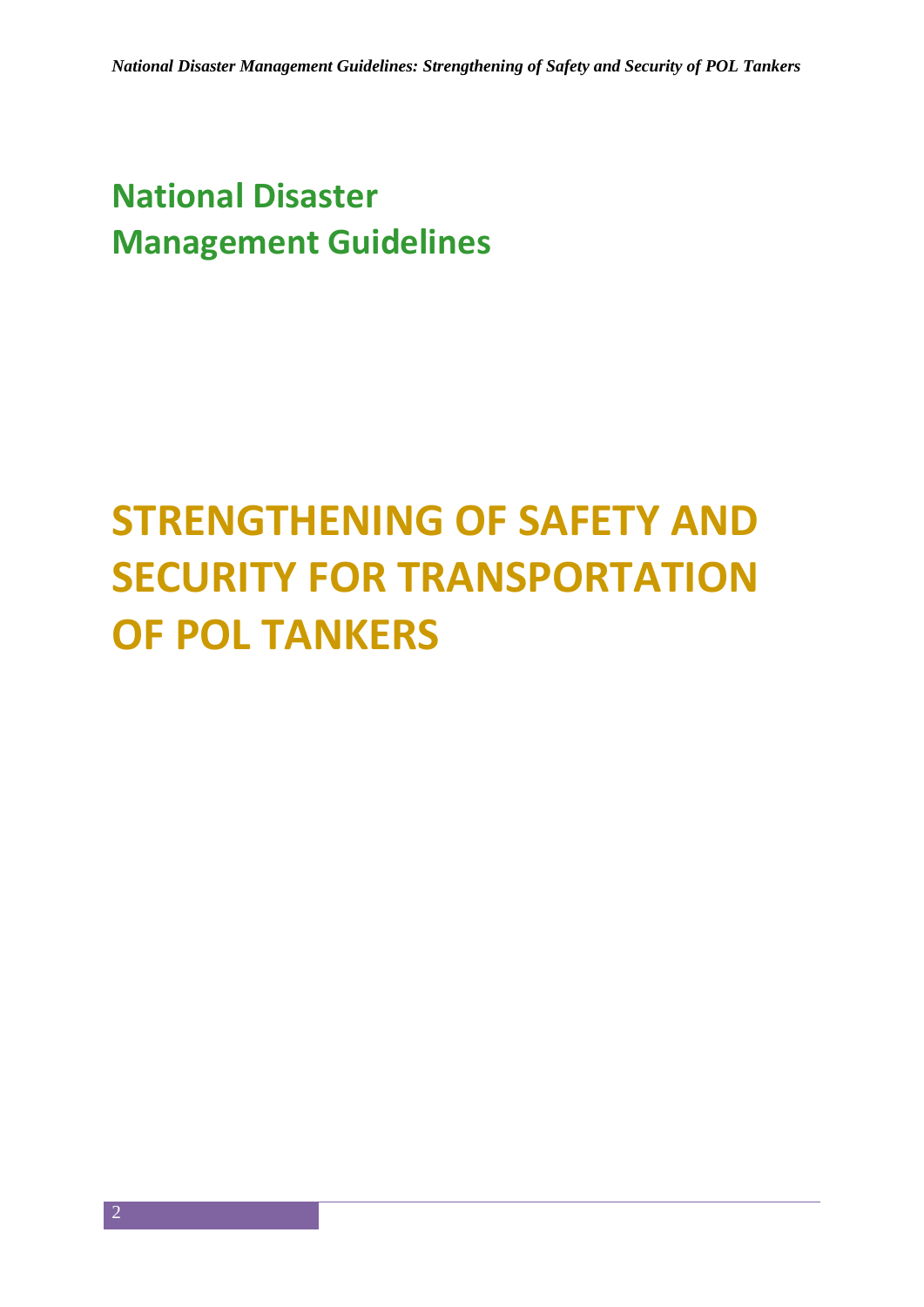#### **Strengthening of Safety and Security Regulations on POL Tankers**

#### **June 25th 2010**

National Disaster Management Authority convened a meeting to coordinate with the oil companies and different ministries/regulatory authorities dealing with transportation of POL tankers under the chairmanship of Lt Gen (Dr) J. R. Bhardwaj, Member, and NDMA on 29th April, 2010. The following Oil Companies and Ministries /Departments were invited to attend the meeting:

- 1. Bharat Petroleum Corporation Limited (BPCL)
- 2. Indian Oil Corporation Ltd (IOCL)
- 3. Hindustan Petroleum Corporation Limited (HPCL)
- 4. GAIL (India) Limited
- 5. Indraprastha Gas Limited (IGL)
- 6. Reliance Industries Limited(RIL)
- 7. Kochi Refineries Ltd
- 8. ESSAR Refineries
- 9. Railway Board
- 10.Ministry of Petroleum and Natural Gas
- 11.Oil Industry Safety Board (OISD)
- 12.Petroleum and Natural Gas Regulatory Board (PNGRB)
- 13.Ministry of Road Transport & Highways
- 14.Director General of Shipping
- 15.Chief Controller of Explosives
- 16.CBRN Defense, INMAS (DRDO)
- 17.Disaster Management Institute (DMI), Bhopal
- 18.Former Director General National Safety Council
- 19.FICCI

Twenty Six senior representatives from invited organizations participated in the meeting. A list of the participants is given in Annexure I.

The following issues were discussed to strengthen the safety and security regulations for the transportation of POL tankers –

- i. Interaction with petroleum companies, regulatory authorities and departments about their roles and responsibilities
- ii. a) Revisiting the existing Rules, Regulations and Guidelines on Transportation of Hazardous Chemicals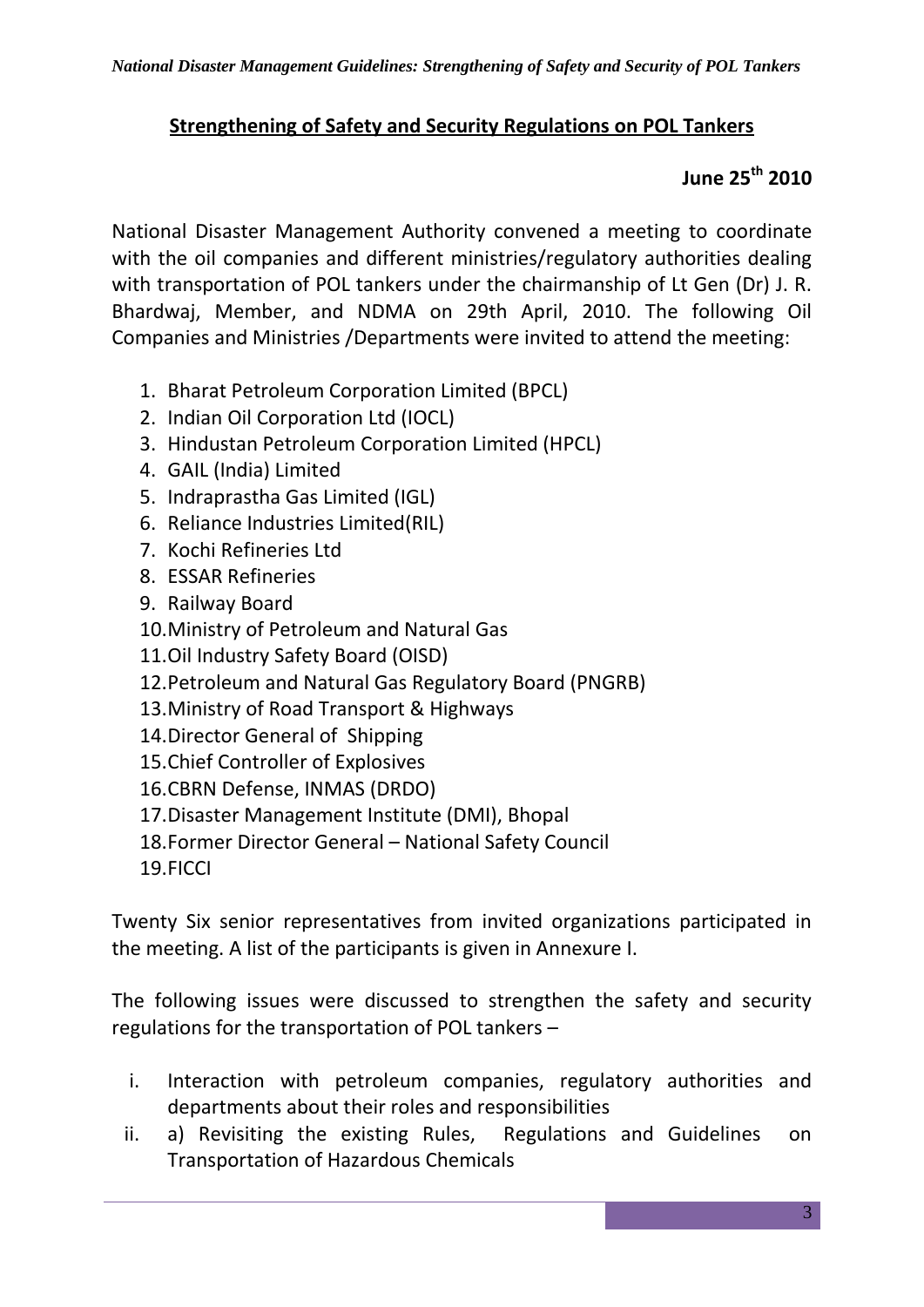b) Identification of Gaps in Regulatory Framework and recommendations on filling in the same

- iii. Need to standardize SOPs for loading of POL Tankers across the industry in the country.
- iv. Strengthening en-route safety and security.
	- a) Vendor's responsibility. `
	- b) Vehicle fitness and governing regulations
	- c) Defined route and route map to drivers (to be made mandatory)
	- d) Training of drivers and cleaners.
	- e) VTS, Vehicle tracking system and its installation on all POL tankers to be mandatory.
	- f) Introducing GPS for all POL tankers
	- g) Safe parking places en-route and resting places for crew.
- v. Safety and security of Destination
	- a) Need to standardize SOPs for unloading of POL tankers across the country
- vi. Transport discipline guideline (TDG)

An active discussion has taken place between oil companies and various regulating authorities on the various issues defined above. Since there were large number of issues brought in during discussion. It was decided that all the representatives will send their written comments at the earliest. The under singed constituted a core group for "Strengthening Safety and Security Regulations for the POL tankers" (Annexure II) who will coordinate and compile recommendations based on the comments received from various representatives. The comments from all the representatives were received by 20th May, 2010. The comments so received from various representatives were incorporated in the document entitled "Strengthening Safety and Security Regulations for the POL tankers" which is hereby attached.

**(Lt Gen (Dr.) J R Bhardwaj)**

**Member NDMA**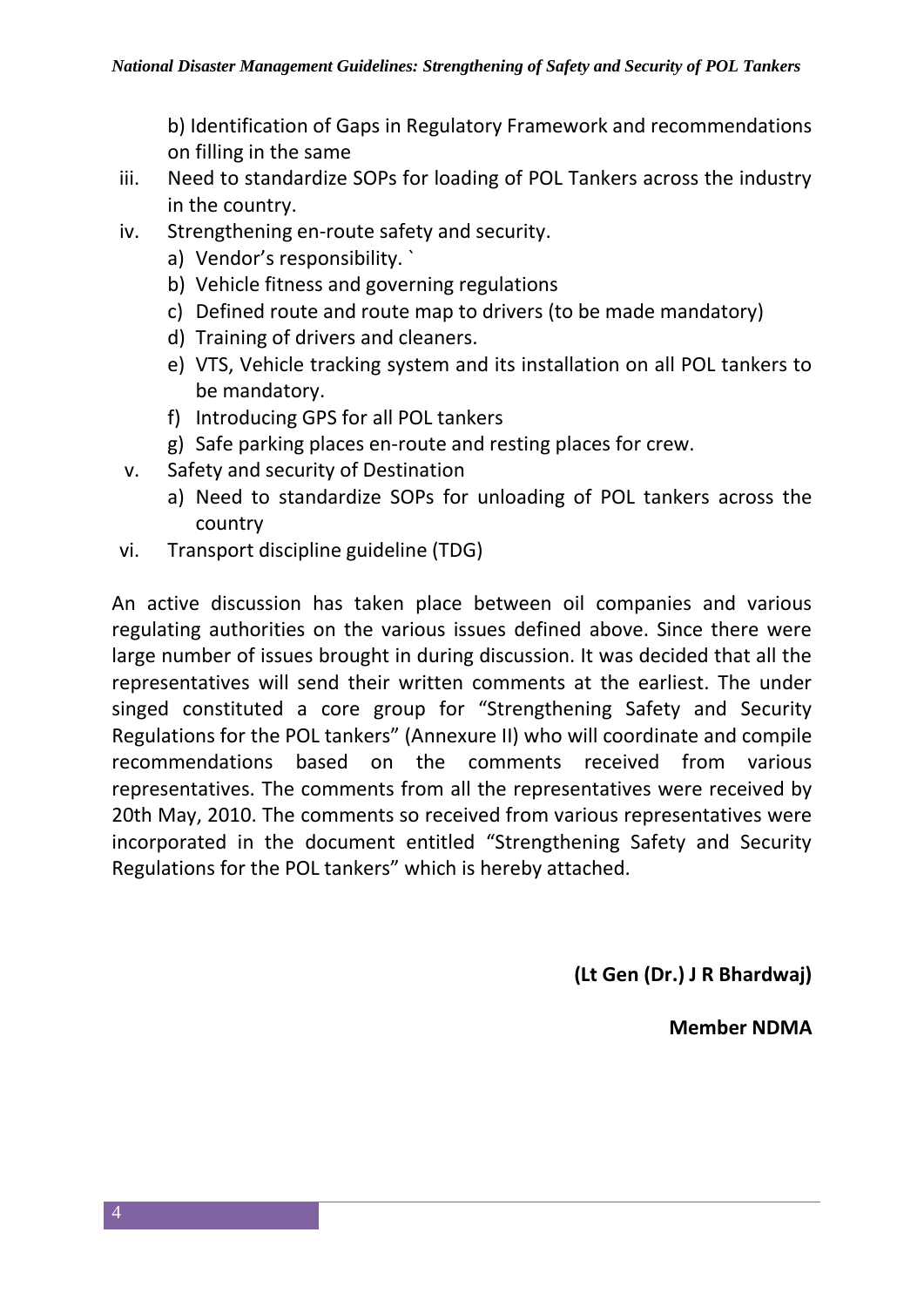### **CONTENTS**

| S.No.             | <b>Topic</b>                                            | Page No. |
|-------------------|---------------------------------------------------------|----------|
|                   | <b>Abbreviations</b>                                    | 03       |
| 1.                | <b>Executive Summary</b>                                | 05       |
| 2.                | <b>Background</b>                                       | 10       |
| 2.1               | Safe and Secure transportation by POL Tankers           | 13       |
| 2.2               | Objective                                               | 13       |
| 3.                | <b>Existing Regulatory Framework</b>                    | 14       |
| 3.1               | <b>Regulations</b>                                      | 15       |
| 3.2               | Role of Governmental Functionaries and Oil Companies    | 17       |
| 3.2.1             | <b>PESO</b>                                             | 18       |
| 3.2.2             | <b>RTOs</b>                                             | 18       |
| 3.2.3             | Authorities / Departments                               | 19       |
| 3.3               | <b>Existing Operational Mechanism of Transportation</b> | 19       |
| 4.                | Gaps                                                    | 22       |
| 4.1               | <b>Regulatory Framework</b>                             | 23       |
| 4.2               | <b>Infrastructure and Capacity Development</b>          | 25       |
| 4.3               | Implementation                                          | 26       |
| 5.                | <b>Recommendations</b>                                  | 27       |
| 5.1               | <b>Regulatory Framework</b>                             | 28       |
| 5.2               | <b>Oil Companies</b>                                    | 37       |
| 5.3               | <b>Regional Transport Officers</b>                      | 37       |
| 5.4               | <b>District Authorities</b>                             | 38       |
| 6.                | <b>Mechanism for Implementation</b>                     | 39       |
| 6.1               | Single Window Approach                                  | 40       |
| 6.2               | Preventive and Preparedness Approach                    | 43       |
| 6.2.1             | Resource mobilization for road transport emergency      | 43       |
| 6.2.2             | <b>TREM Card (Specific for Road Transportation)</b>     | 44       |
| 6.2.3             | <b>District Administration</b>                          | 44       |
| <b>Contact Us</b> |                                                         | 46       |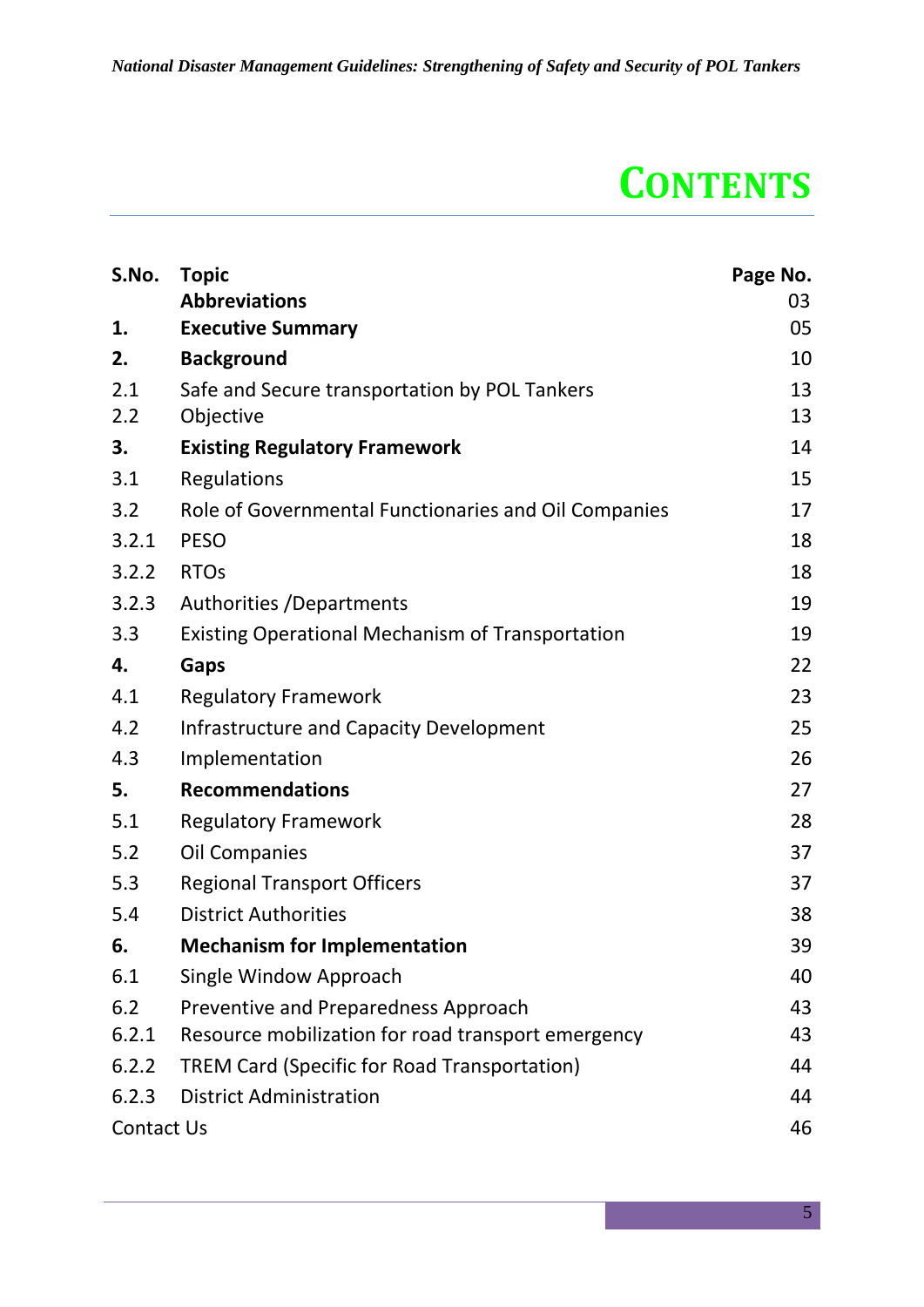### **ABBREVIATIONS**

| <b>ABS</b>     | <b>Antilock Braking System</b>                                    |  |
|----------------|-------------------------------------------------------------------|--|
| <b>CMVR</b>    | <b>Central Motor Vehicles Rules</b>                               |  |
| <b>DCS</b>     | Distributed control systems                                       |  |
| <b>DDMA</b>    | <b>District Disaster Management Authority</b>                     |  |
| <b>DGFASLI</b> | Directorate General, Factory Advice Service and Labour Institutes |  |
| <b>ECU</b>     | <b>Emergency Control Unit</b>                                     |  |
| <b>ERDMP</b>   | Emergency response to disaster management planning                |  |
| <b>GPS</b>     | <b>Global Positioning System</b>                                  |  |
| <b>HAZCHEM</b> | <b>Hazardous Chemicals</b>                                        |  |
| <b>ITDG</b>    | <b>Industry Transport Discipline Guidelines</b>                   |  |
| <b>LPG</b>     | Liquefied Petroleum Gas                                           |  |
| MoE&F          | Ministry of Environment and Forests                               |  |
| MoP&NG         | Ministry of Petroleum and Natural Gas                             |  |
| MoST&H         | Ministry of Surface Transport and Highways                        |  |
| <b>MSDS</b>    | Material safety data sheet                                        |  |
| <b>MSIHC</b>   | Manufacture, Storage and Import of Hazardous Chemical             |  |
| <b>MV Act</b>  | Motor Vehicle Act                                                 |  |
| <b>NDMA</b>    | <b>National Disaster Management Authority</b>                     |  |
| <b>NDRF</b>    | National Disaster Response Force                                  |  |
| <b>NFPA</b>    | <b>National Fire Protection Association</b>                       |  |
| <b>OISD</b>    | Oil Industry Safety Directorate                                   |  |
| <b>OMC</b>     | <b>Oil Manufacturing Companies</b>                                |  |
| <b>PESO</b>    | Petroleum and Explosive Safety Organisation                       |  |
| <b>PNGRB</b>   | Petroleum and Natural Gas Regulatory Board                        |  |
| <b>POL</b>     | Petroleum, Oil and Liquid                                         |  |
| <b>RTO</b>     | <b>Regional Transport Officers</b>                                |  |
| <b>SDRF</b>    | <b>State Disaster Response Force</b>                              |  |
| <b>SOP</b>     | <b>Special Operating Procedures</b>                               |  |
| <b>TREM</b>    | <b>Transport Emergency Management</b>                             |  |
| TT             | <b>Tank Truck</b>                                                 |  |
| <b>VTS</b>     | <b>Vehicle Tracking System</b>                                    |  |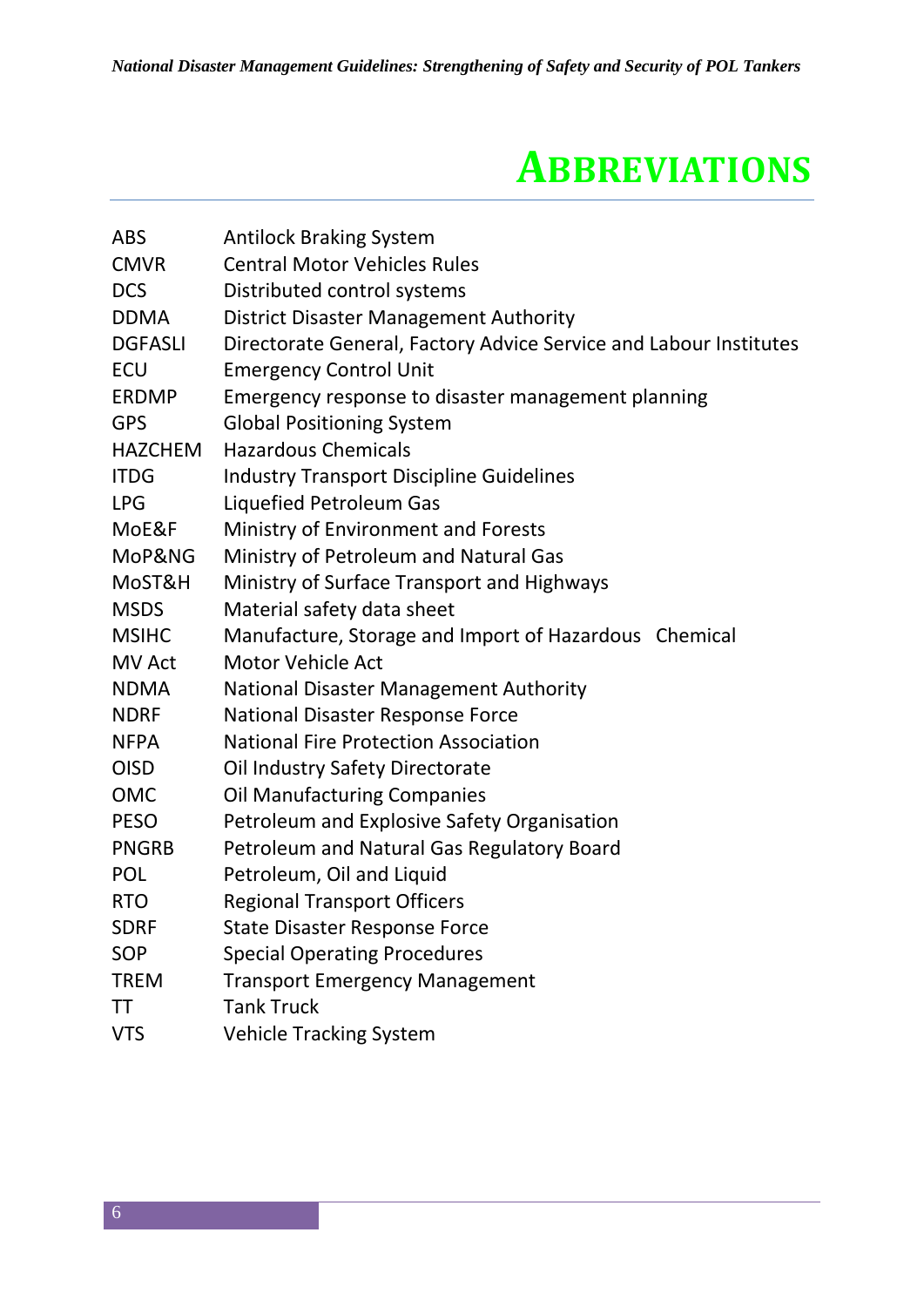# **1. Executive Summary**

*H*azards refer to 'potential to cause injury' and risk is 'probability of occurrence of such event'. Due to unprecedented growth of industries since Independence the chemical risk contained within the boundaries of industry has now reached the densely populated zones in the form of 'transportation vehicles'. The exponential increase in number of vehicles carrying petroleum goods corresponds to the significant increase in industrial growth. Accordingly, a rapid increase in number of incidences involving tankers has also increased.

With the advent of Disaster Management (DM) Act, 2005, a process of institutionalizing disaster management framework was initiated. Chemical (Industrial) Disaster Management Guidelines and Chemical (Terrorism) Disaster Management Guidelines were, thereafter developed and released.

The Environment Protection Act, the Petroleum Act, the Factories Act and Central Motor Vehicles Rules provide significant regulations starting from design approval to safe/ secure transportation of POL tankers. However, the major limitation is the multiplicity of regulations,

stakeholder involved and ineffective coordination amongst various emergency service providers. The existing mechanism of operation of such vehicles starts from design approval by PESO to multiple authorized checks till reaching consignee place. The increase in terrorist threat has also raised concerns on current safety and security aspects.

Consequently, NDMA has undertaken an initiative based on recommendations of the regulators to a) discuss the vital issues with both all the regulators and important oil companies and; b) to identify critical gaps to develop preparedness /mitigations strategies there upon. After meeting with all the important stakeholders and service providers (Appendix I), a core group (Appendix II) was constituted under the chairmanship of Lt Gen (Dr) JR Bhardwaj, Member, NDMA.

NDMA in its approach towards disaster management firmly believes that man-made disasters which include the incidents involving POL tankers can be very well minimized, if prevention and preparedness practices are adopted to a level that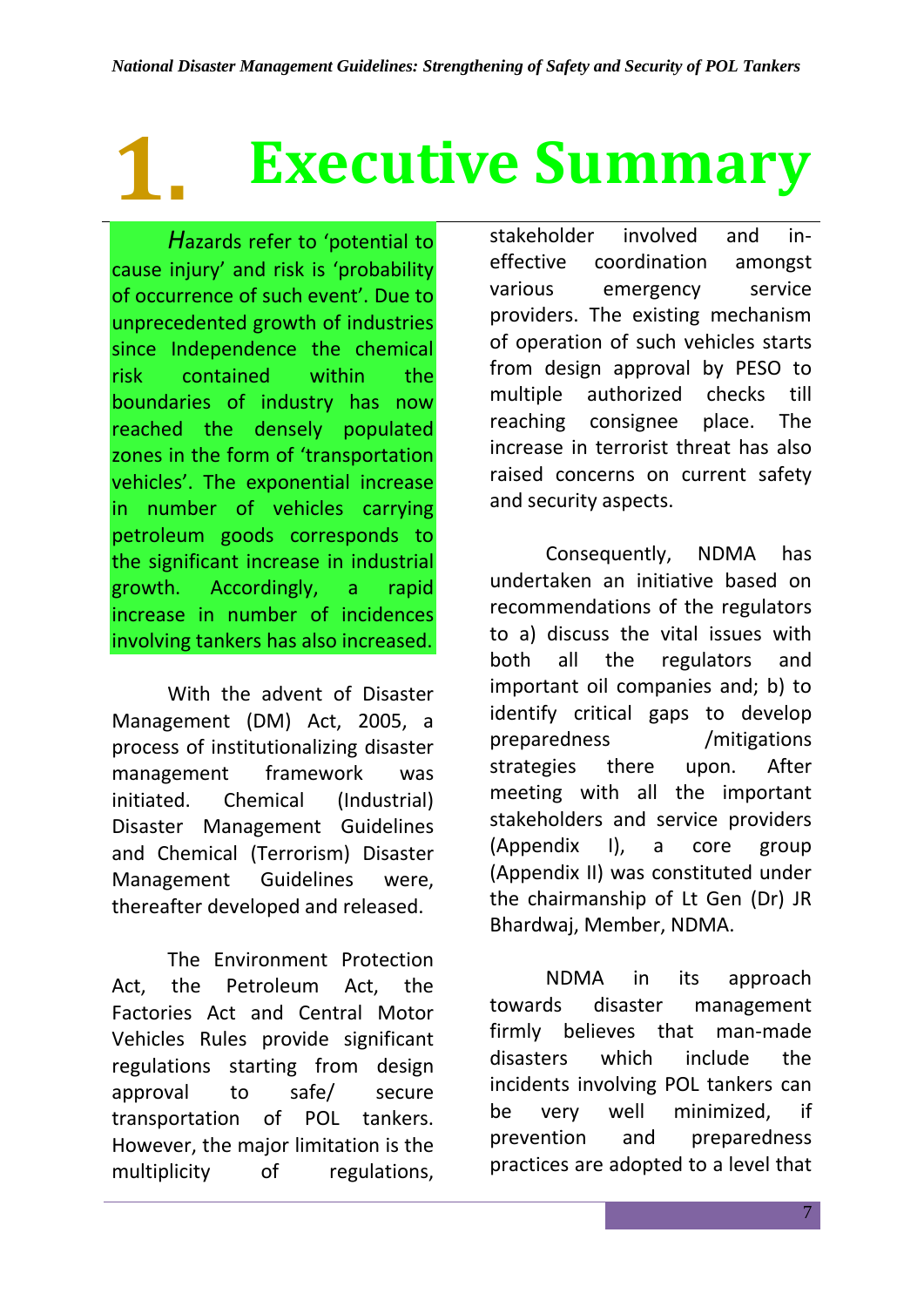there is no chance left of slippage. The important recommendations to be implemented include: Regulatory frame work should address the roles of occupiers, transporters, drivers and district and state authorities explicitly for fail safe transportation of POL tankers; b) Response capabilities of hospitals, fire services and police on transportation routes especially in mofusil towns should be strengthened; c) More emphasis should be given to maintenance of safety features in POL tankers; d) National tanker registry should be developed; e) Tracking of POL tankers through GPS and VTS should be compulsorily adopted; f) DDMA should have a cell for transportation of POL Tankers g) Separate data base of petroleum products should be created; h) Emergency response guide for transportation of POL tankers should be prepared; i) Efforts should be made to designate and train community leaders on prominent highways for down the line training of communities enroute and; j) Safety documents should be prepared by the occupier/ transporter for vehicle, driver and journey management for pre, during and post transportation phases.

#### **Training & Re-training**

It is necessary to continue with the efforts of training and retraining drivers and accelerating public awareness for safe handling

during transportation of dangerous goods. Corrective measures should be ensured for improving compliance of statutory provisions, prepare, rehearse and actuate onsite and off-site emergency plans to combat exigencies en-route during transportation.

#### **Highway Disaster Management Planning**

The highways and selected other routes where the POL traffic is very high, should be mapped for provision of first aid boxes and reliable communication facilities. The available study material and information for the specific highways stretches that carry high traffic density of HAZCHEM carriers shall be replicated for other national/state highways. The highway disaster management plan should delineate preparedness, mitigation and prevention strategies for accidents of POL tankers as recommended by National disaster management guidelines for Chemical (Industrial) disasters.

#### **Authorized Parking Spaces**

The central and state governments should approve parking places in their respective areas of control for safe and secure parking of POL Tankers.

PESO should be provided with appropriate man power to critically re-evaluate its approvals with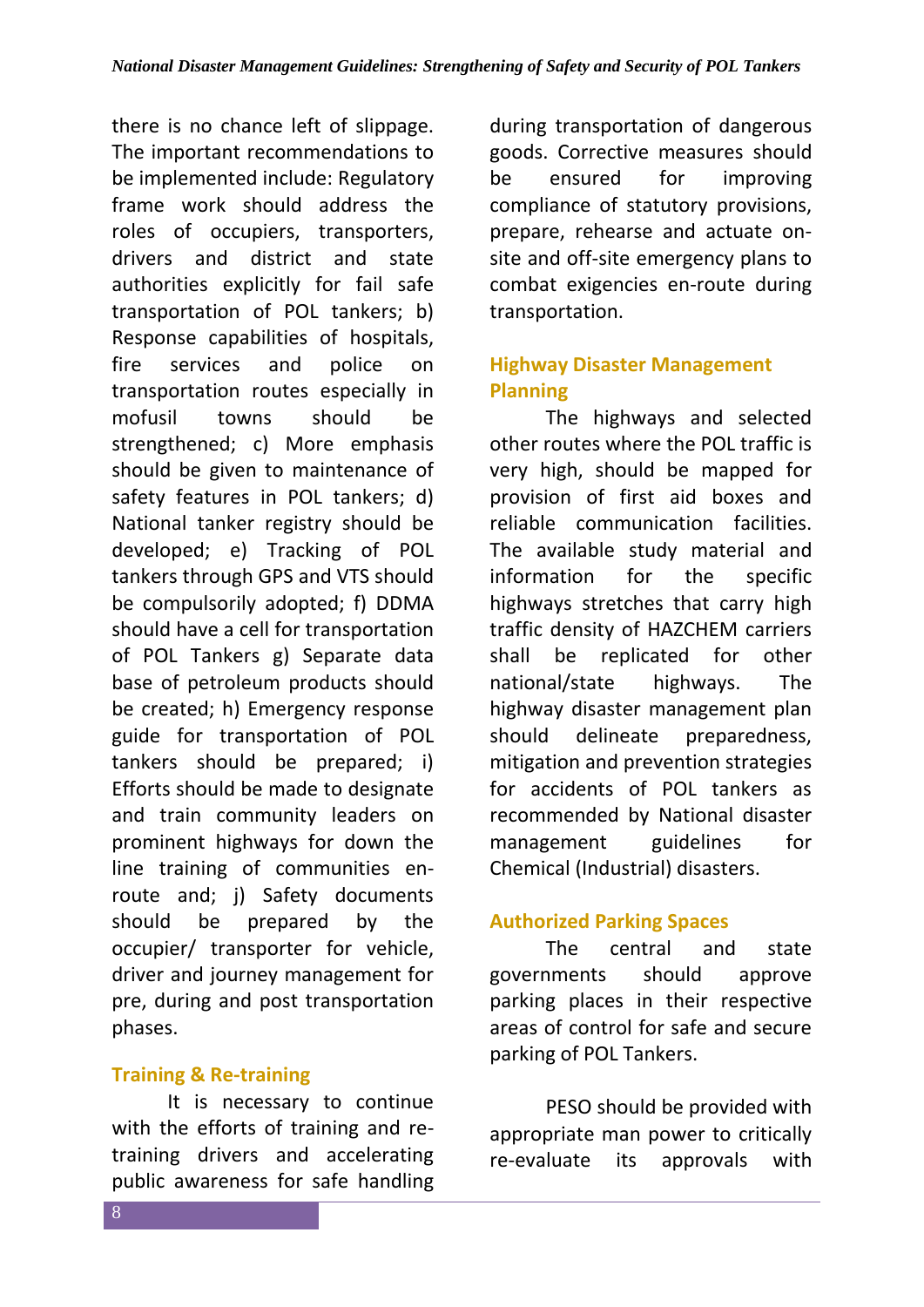regard to submissions made by the industries as well as transporters.

RTOs in various states, who have also been working overtime in discharge of responsibilities with regard to all sorts of vehicles engaged in commercial activities and for personal use, should be sensitized towards this important responsibility of managing POL tankers.

#### **Suggested Mechanism for Implementation**

A single window approach should be adopted for implementation of existing regulations and suggested new rules and regulations.

#### **Single Window Approach**

It is an opinion of experts that transportation of POL tankers requires single window control mechanism which can only be provided by a defined regulator. Petroleum and Natural Gas Regulatory Board (PNGRB) based on their existing mandate and statutory backup shall act as a regulator. PNGRB shall coordinate, monitor and ensure the implementation of rules, regulations and SOPs for POL tankers. It shall develop an adequate mechanism to put up a check on functioning of various stakeholders / service providers

with respect to safety and security aspects of POL Tankers.

**Transportation Disaster Management Planning** is very important and should be formulated under ERDMP (emergency response to disaster management planning) in the country. It shall cover important transportation routes of hazardous chemical and dangerous goods including the transportation of POL tankers.

The *implementation model* should be undertaken in a phased manner under defined timelines. It shall include the following: a) strategy to enhance the infrastructure requirement and capacity development by providing adequate manpower to various existing stakeholders/ service providers; b) Adoption of single window approach to facilitate the functioning and ensuring implementation of various rules and regulations and; c) State level emergency management planning for different types of transportation hazards and special mechanisms to address linkages. The model needs to be implemented in a stipulated time period using a consultative and participatory approach.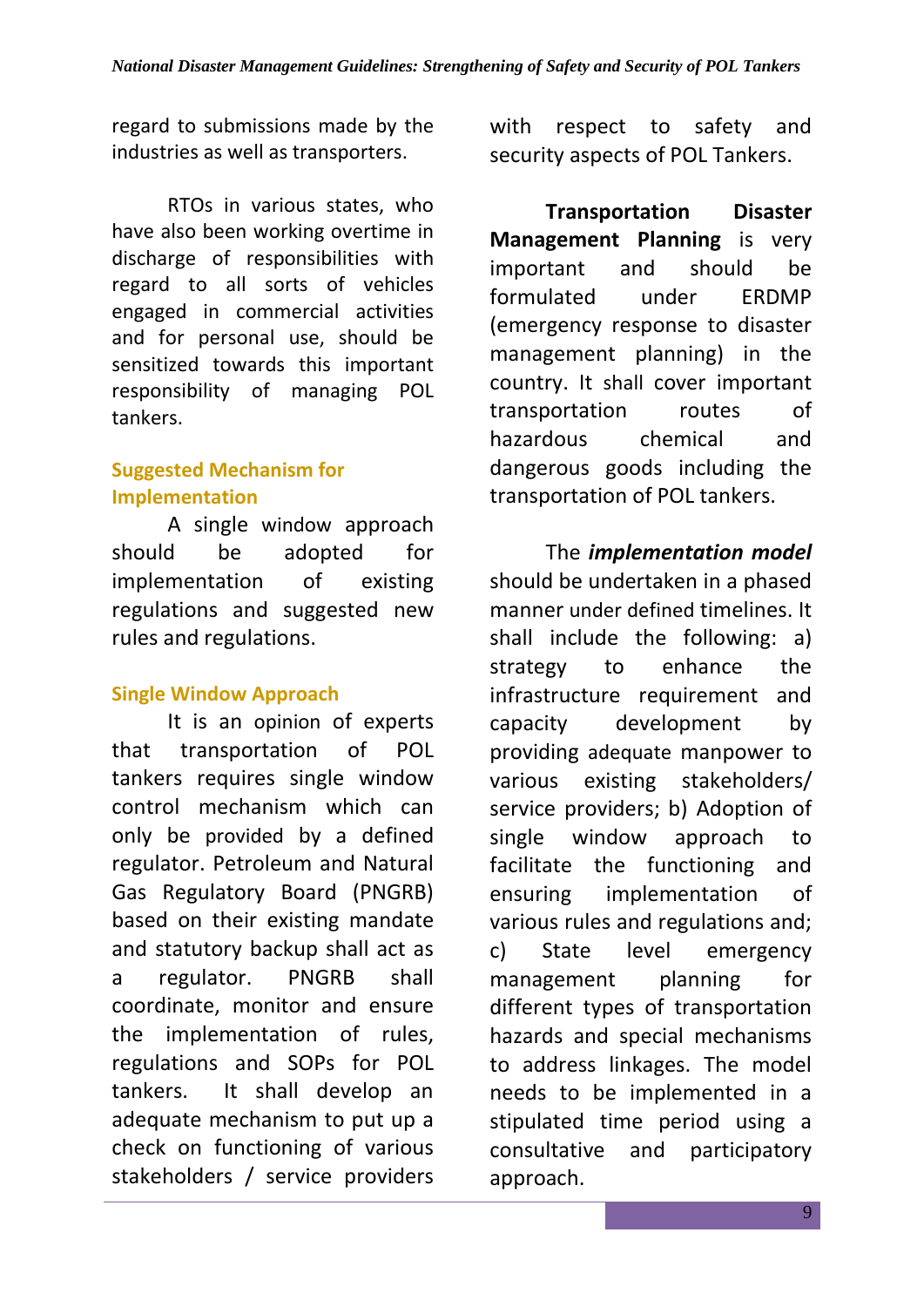*A*n unprecedented growth of chemical Industries, led to a significant increase in proportion of transportation vehicles carrying dangerous and hazardous chemicals. Approximately, twothird of these vehicles carries flammable petroleum products including Kerosene, Petrol, LPG, Naphtha, etc. The movement of such substances is more prone to accident than the movement of normal goods. Road accidents, involving such carriers cause disastrous consequences like fire. explosion, injuries, in addition to property loss and environmental pollution.

An incident involving a fuel tanker in Thane district in November 1991 resulted in death of 96 people and 117 injured. The detailed analysis of this incident reveals high risks and potential impact of disasters that can be happen with POL tankers. A number of incidences involving carriers of petroleum goods have since been reported. This called for a focused concerted approach towards strengthening safety and security aspects related to transportation of POL tankers. Special attention was required for

# **2. Background**

developing preventive, preparedness and mitigation strategies so as to minimize/eliminate the occurrence of such incidences or reducing the post disaster impacts.

The pipeline network is the best mode for transportation of petroleum products especially from the view point of safety and security. It is expected to grow exponentially in the country in near and distant future. To over-view and monitor, as well as provide statutory touch to the safety and security aspects starting from design stage to functioning part, The Government of India has appointed a single window regulator, PNGRB, which has already taken the assigned work in its stride and has issued comprehensive regulation on emergency response and disaster management plan (ERDMP), regulations, 2010. The implementation of the ERDMP shall be monitored directly by PNGRB and violations, if any, shall be viewed seriously by the regulatory board.

The fast growth of pipeline network in the country is a welcome step. however transportation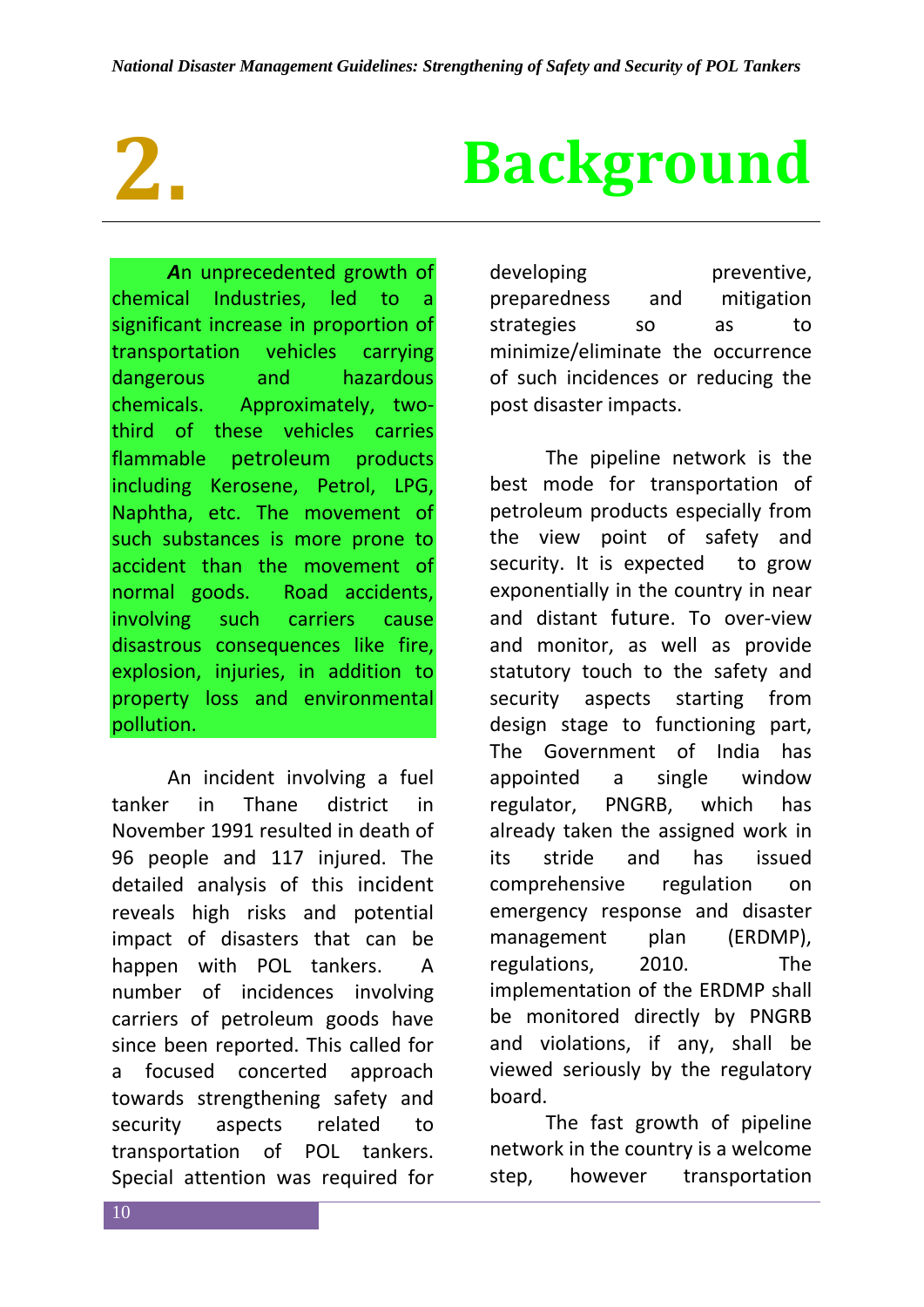through POL tankers may continue unabated in the interim period. In fact the volume of traffic may even increase to meet the increasing demand of petroleum products.

During last 18 years, oil companies have taken some pro active actions with regard to training of drivers and creation of awareness among community which has shown good results in minimizing causalities and management of incidences For example, The prompt action of drivers resulted in containing the leakage and averting a major disaster during the overturning of a tanker on Panvel Raigad highway in Jan 2009.

It is necessary not only to continue with the efforts of training and re-training drivers and accelerating public awareness for safe handling during transportation of dangerous goods but also to take corrective measures for improving compliance of statutory provisions, prepare, rehearse and actuate onsite and off-site emergency plans. The plans in first place should be comprehensively prepared to combat exigencies en-route during transportation. This would require all round concerted efforts on the part of regulatory agencies to revisit the regulatory frame work, to identify gaps and prepare action plans to fill the gaps for fail safe

transportation. Additionally, the oil companies including all other functionaries engaged in the process of storages, loading and unloading, training and retraining as well as organizing transportation of POL tankers have to strengthen the safety functions and provisions. This will decrease the possibility of failures significantly, and even incase of any emergency, expert services will be available for immediate response to take care of the causalities for medical aid, relief and in case of need, rehabilitation. The most important part is also identification and role playing of off-site responders under the supervision of the district and state authorities, firstly to prepare effective off-site emergency plans, highway disaster management plan and then to rehearse these regularly to make them effective in case of real emergency.

All the emergency services in the highways and selected other routes which carry maximum POL tankers should be mapped for provision of first aid boxes, communication means with emergency numbers for first responders to respond to emergencies within assigned time lines, which should be fixed and comparable with the best maintained world over.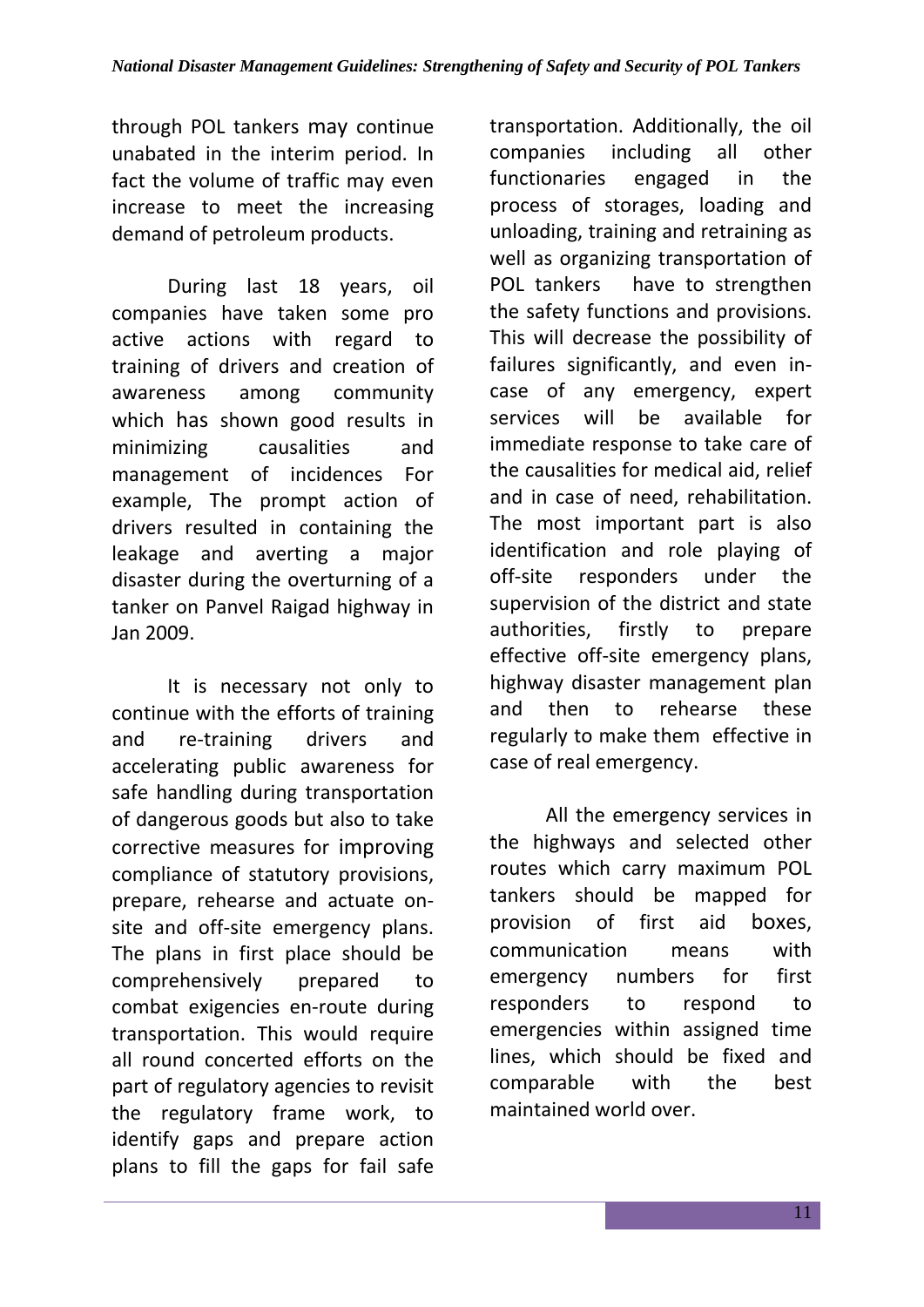#### **2.1 Safe and Secure transportation by POL Tankers**

The safe and secure transportation of POL tankers require full coordination of all the participating organizations / agencies to overview each and every aspect of safe functioning from the starting point at the consigner place, en route to consignee place.

The active and fail safe functioning of the oil companies as consigner or occupiers, transporters as carriers, statutory agencies like PESO, RTOs, district authorities; priority responders to Off-site emergencies as well as well informed community on the way and highway disaster management authorities with regard to prompt service provision of assistance from police, fire services and medicos pave the way of successful trip of a POL tanker.

#### **2.2 Objective**

The objective of strengthening of safety and security of POL tankers can be achieved if all the stakeholders/ service providers developed a mechanism of working in unison and coordination to conform not only to regulations but also to best practices prevalent world over. NDMA in its approach towards disaster management firmly believes that man-made disasters where the activity of transportation of POL tankers falls in, can be very well minimized if prevention and preparedness practices are adopted to a level of leaving no chance of slippage. This would be possible by firming up the regulations, setting up of mechanism of strict conformation, as well as fail safe functioning by each role player.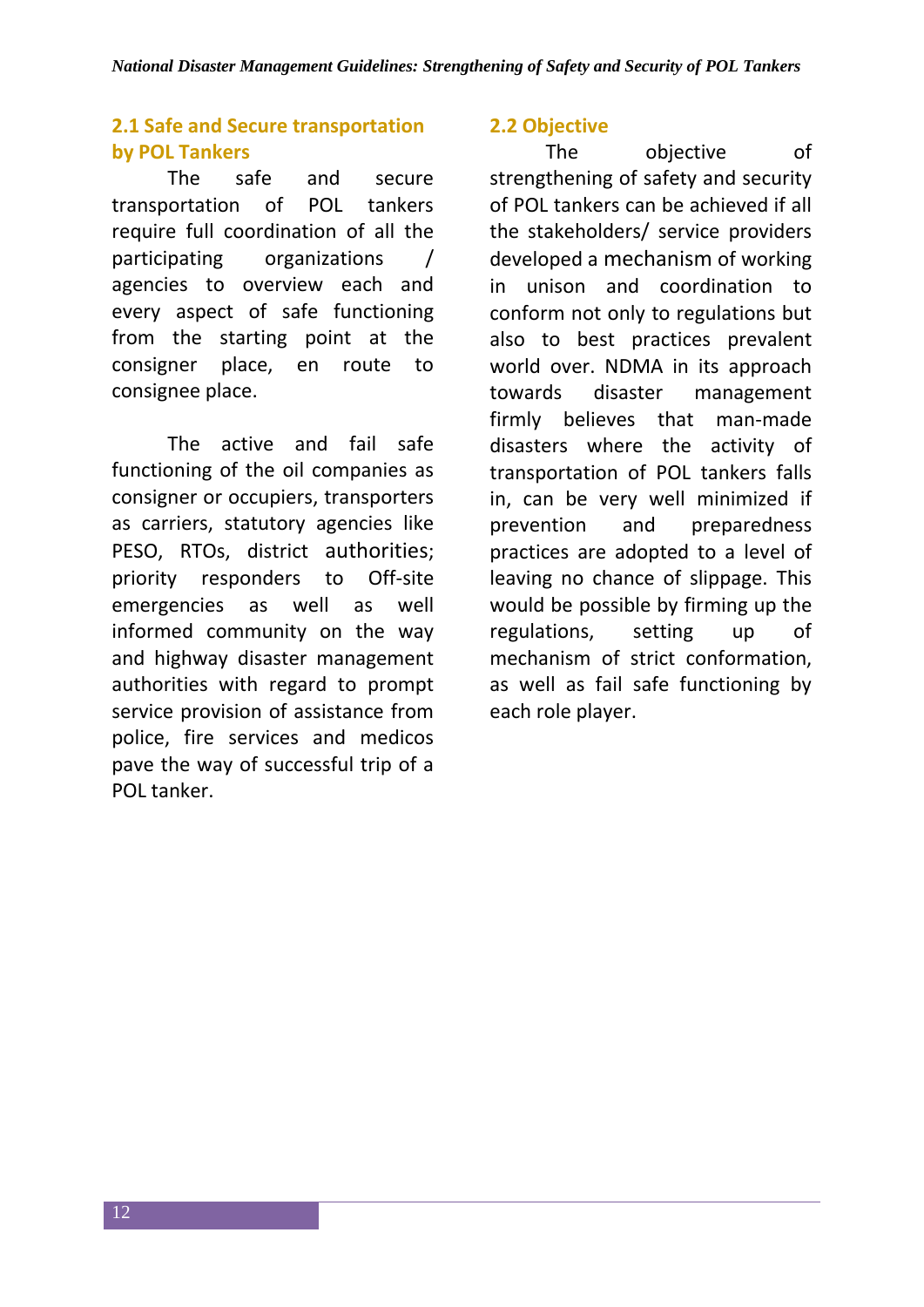# **Existing Regulatory Framework**

Comprehensive regulations are in place for controlling transportation of dangerous and hazardous goods. Transportation of POL tankers are also statutorily

managed by elaborate and strict regulatory frame work. Some of these are contained under the following acts/ rules discussed below in regulation section.

#### **3.1 Regulations**

**3.**

| <b>Environment Protection Act, 1986</b> | Applicability of PLI for occupier/      |
|-----------------------------------------|-----------------------------------------|
|                                         | transporter                             |
|                                         |                                         |
| Manufacture, storage and import of      | MSDS provisions, Compatibility of       |
| hazardous chemicals rules, 1989 and     | chemicals, On/Off-Site Emergency        |
| amendments 1994 and 2001                | Plans, Safety Reports and Safety        |
|                                         | Audit, notification of major accidents, |
|                                         | disclosure of the information.          |
|                                         |                                         |
|                                         | Import of hazardous chemicals,          |
|                                         | importer ensuring that transport of     |
|                                         | hazardous chemical from port of entry   |
|                                         | to the ultimate destination is in       |
|                                         | accordance with the provisions of the   |
|                                         | CMV rules 1989 and amendments           |
|                                         | framed under MV act 1988                |
| Hazardous wastes (Management,           | Manifest system and analysis of         |
| handling and trans boundary             | hazardous waste for compatibility,      |
|                                         |                                         |
| movement) Rules, 2008)                  | trans boundary movement provisions.     |
|                                         | The transportation of hazardous         |
|                                         | waste shall be in accordance with       |
|                                         | these rules and the rules made by the   |
|                                         | central governments under MV act        |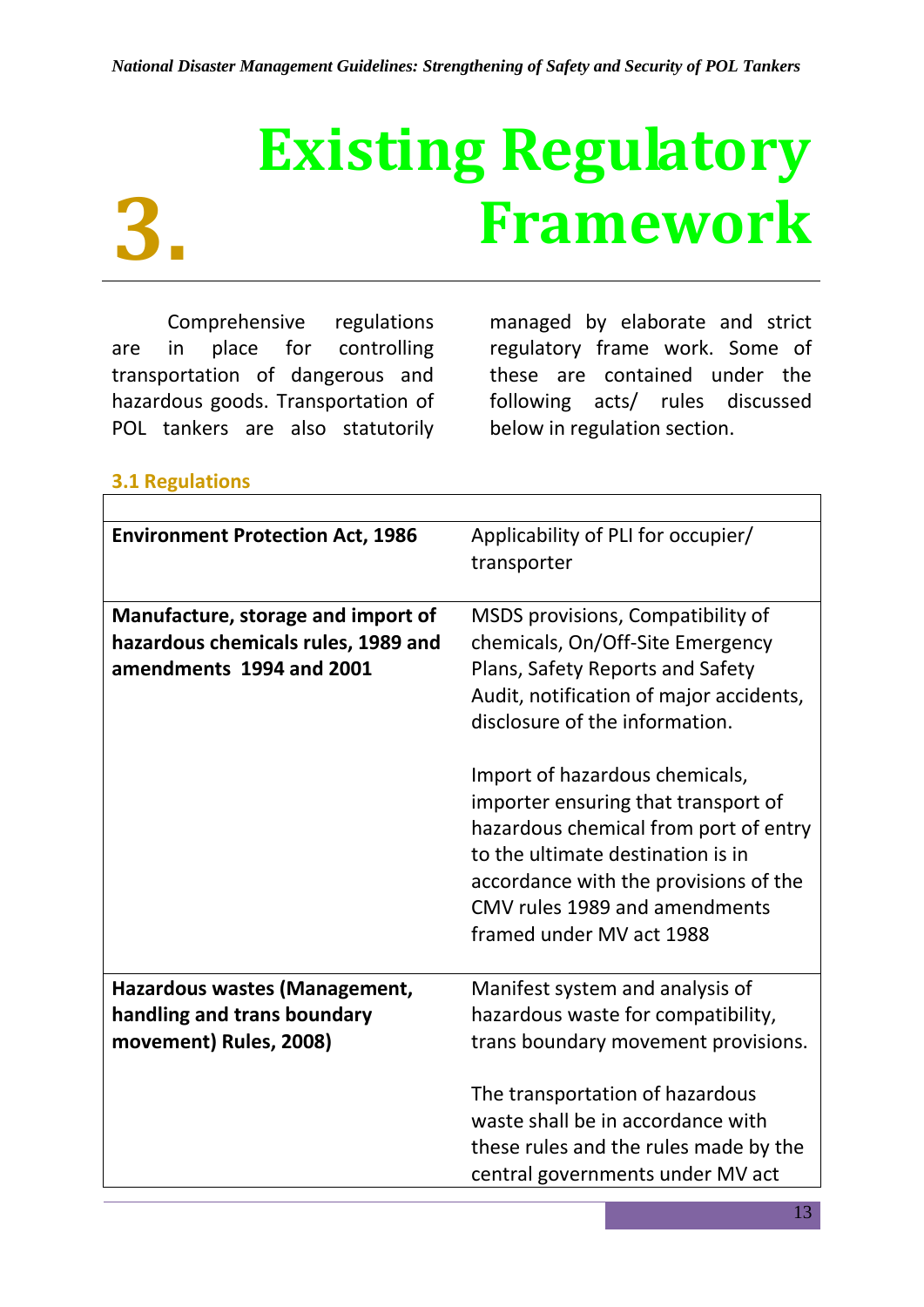| The Petroleum Act, 1934;<br><b>Petroleum Rules 1976 and</b><br>amendments                                                                                                 | 1988 and other guidelines issued from<br>time to time, information to be<br>furnished regarding notification of a<br>major accident (rule $5(1)$ )<br>Approval, Supervision, Monitoring and<br>Over viewing Provisions especially as<br>vested with PESO (discussed below)<br>for the transport of the petroleum<br>products on land by vehicles approved<br>on tank vehicles, capacity etc.           |
|---------------------------------------------------------------------------------------------------------------------------------------------------------------------------|--------------------------------------------------------------------------------------------------------------------------------------------------------------------------------------------------------------------------------------------------------------------------------------------------------------------------------------------------------------------------------------------------------|
| <b>Indian Explosives Act, 1983</b><br>(Amended 1984);<br><b>Gas Cylinder Rules, 1981</b><br><b>The Static and Mobile Pressure</b><br><b>Vessels (Unfired) Rules, 1981</b> | $-do-$                                                                                                                                                                                                                                                                                                                                                                                                 |
| <b>Central Motor Vehicles Act</b><br><b>Central Motor Vehicles Rules, 1989:</b><br>Amendments 2001 and 2009                                                               | Nodal enactment of transportation of<br>goods of dangerous or hazardous<br>nature to human life. List of<br>hazardous goods and applicability of<br>Rules 129 to 137 as well as duties and<br>responsibilities of RTOs during<br>movement in states, chapter 11, and<br>rule nine provides for education<br>qualifications for drivers of goods<br>carriages carrying dangerous or<br>hazardous goods. |
| The Factories Act - 1948 and<br>amendments                                                                                                                                | Responsibility of the occupier, right to<br>information, (under sch 41-B<br>compulsory discloser of information<br>by the occupier), (under chapter IV $-A$<br>on provisions relating to hazardous<br>processes) and information &<br>education to community etc., as<br>vested with Chief Inspectorate of<br><b>Factories</b>                                                                         |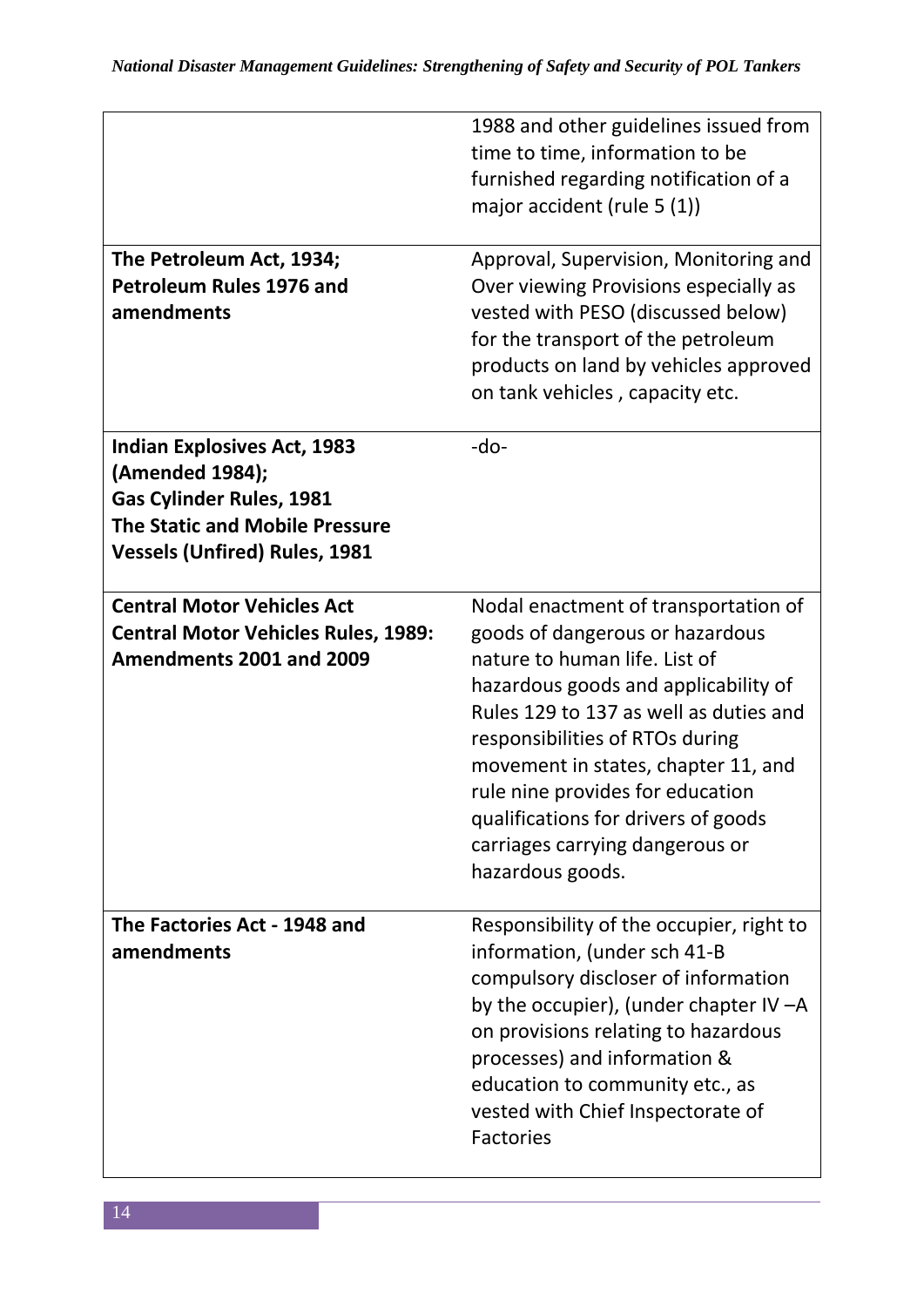| Oil Industry Safety Directorate (OISD)  | Standards setup for transportation,   |  |
|-----------------------------------------|---------------------------------------|--|
|                                         | preparation and management of         |  |
|                                         | emergency plans. OISD-STD-159 (LPG    |  |
|                                         | Tank Trucks: requirements of safety   |  |
|                                         | on design/fabrication and fittings),  |  |
|                                         | 160 (Protection fittings mounted on   |  |
|                                         | existing LPG tank trucks), 167 (Tank  |  |
|                                         | lorry design and safety) etc          |  |
|                                         |                                       |  |
| <b>National Disaster Management</b>     | On-site/Off-Site plans linkages,      |  |
| <b>Guidelines - Chemical Disaster</b>   | Highway disaster management           |  |
| <b>Management</b>                       | planning, harmonizing existing crisis |  |
|                                         | management with disaster              |  |
|                                         | management functionaries,             |  |
|                                         | comprehensive medical management      |  |
|                                         | planning for chemical emergencies     |  |
|                                         |                                       |  |
| <b>National Disaster Management</b>     | Security provisions at the consigner, |  |
| <b>Guidelines- Chemical (Terrorism)</b> | consignee place and during            |  |
| <b>Disaster Management</b>              | transportation. Secured information   |  |
|                                         | sharing between local intelligence    |  |
|                                         | gathering and occupier for preventive |  |
|                                         | counter-terrorism strategies.         |  |
|                                         |                                       |  |

#### **3.2 Role of various governmental functionaries and oil companies**

Statutory agencies assigned with the work of approvals, supervision monitoring and over viewing satisfactory conformation of the above regulations is different in different states. Most importantly, safety aspects of design and fabrication of POL tankers are very well provided under Petroleum Act/ Rules as well as under the guidelines issued by OISD. The main functionaries under regulations for transportation of POL tankers are primarily the consigners-oil companies, the transporters and the consignee – connected with oil businesses. The statutory backup is provided by PESO functionaries, RTOs and district authorities. District Collector continues to be off-site emergency area commander and off-site disaster management plan has to function with the help of primary responders-police, fire and medical services supported by other emergency support functions.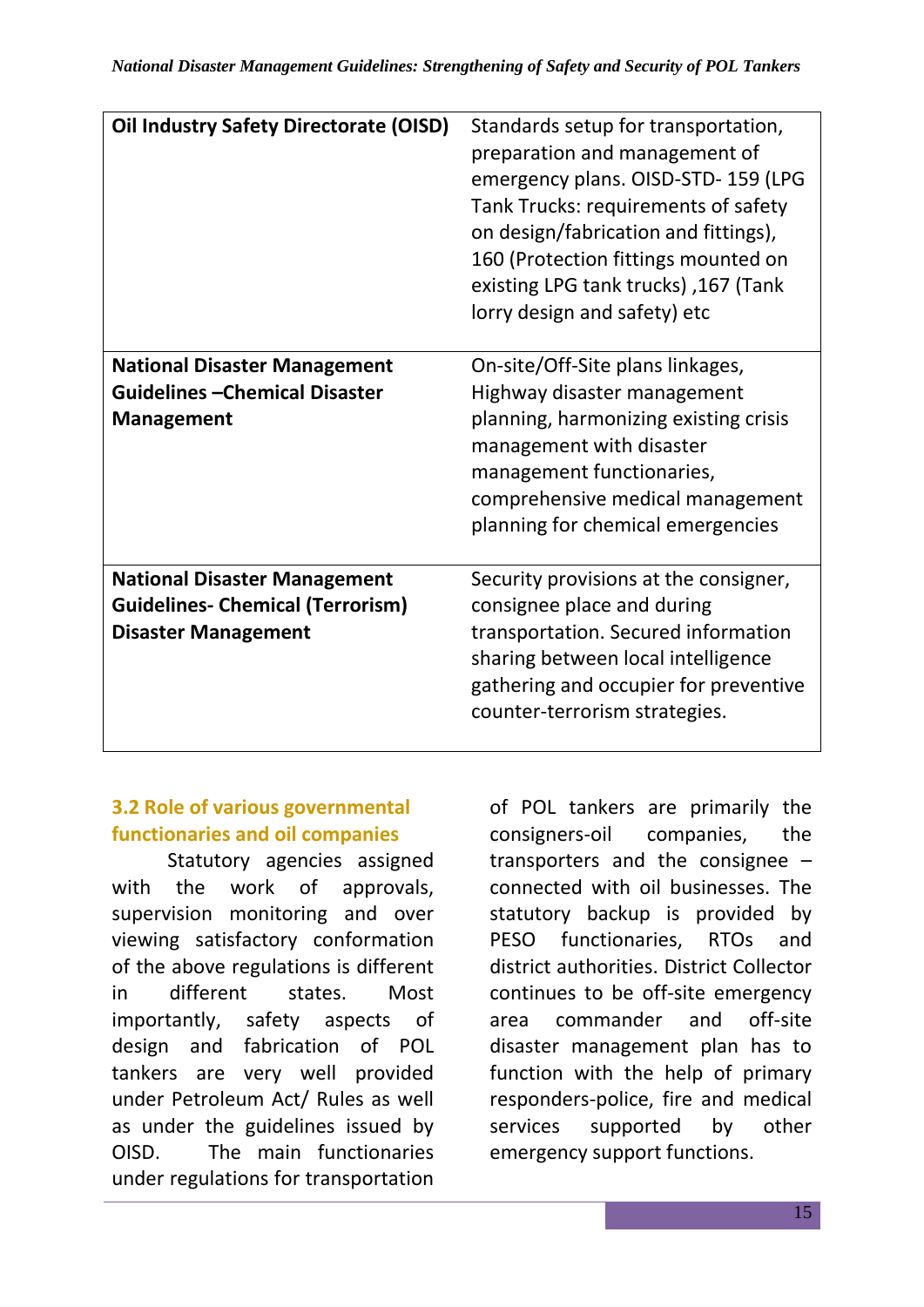#### **3.2.1 PESO**

PESO is the statutory agency for approval of design of tankers and the competent persons appointed by PESO certifies the POL tankers for compatibility with design features. In PESO, chief controller of explosives in Nagpur is the nodal authority (network of joint and deputy controllers in various metropolis and industrial hubs in the country) for approving safety features provided in hazardous industries for storage and handling of hazardous chemicals. PESO is working through its regional offices in various states. Responsibility of PESO in revalidation of approvals is also vital for continued stability and robustness of the tanker bodies linked with the corresponding responsibility of consigners/ transporters in checking the soundness of the vehicles and the tankers. In addition these companies have to ensure training / re-training of the drivers which is the integral components of statutory responsibilities (as entrusted by law) for these companies

#### **3.2.2 Regional Transport Officers**

Central Motor Vehicle Rules, 1989 and subsequent amendments have detailed specifications/ regulations for road transportation of hazardous material/ dangerous goods. These are implemented through RTOs in various states.

Transportation of POL tankers falls under CMVR Rules and therefore the nodal authority for monitoring; over viewing as well as organizing emergency assistance and rehabilitation are regional transportation officers at district / states. The coordination among each of these officers is paramount in sensitizing and activating other state / district authorities who are part of state / district 'off-site` emergency management plan that is being extended to Highway 'offsite` emergency management plan.

#### **3.2.3 Central Ministries /Authorities /Departments**

The central authorities belonging to Ministry of Environment and Forests, Ministry of Petroleum and Natural Gas, Ministry of Surface Transport and Highways continue to be nodal and expert authorities with regard to transportation of POL tankers where highly inflammable substances are transported from one place to another.

#### **3.3 Existing Operational Mechanism of Transportation**

There are number of regulations and different stakeholders operating / controlling the operations of transportation of petroleum products from consigner place to consignee place. The petroleum products, under the Petroleum Rules, 1976 are transported on road in a well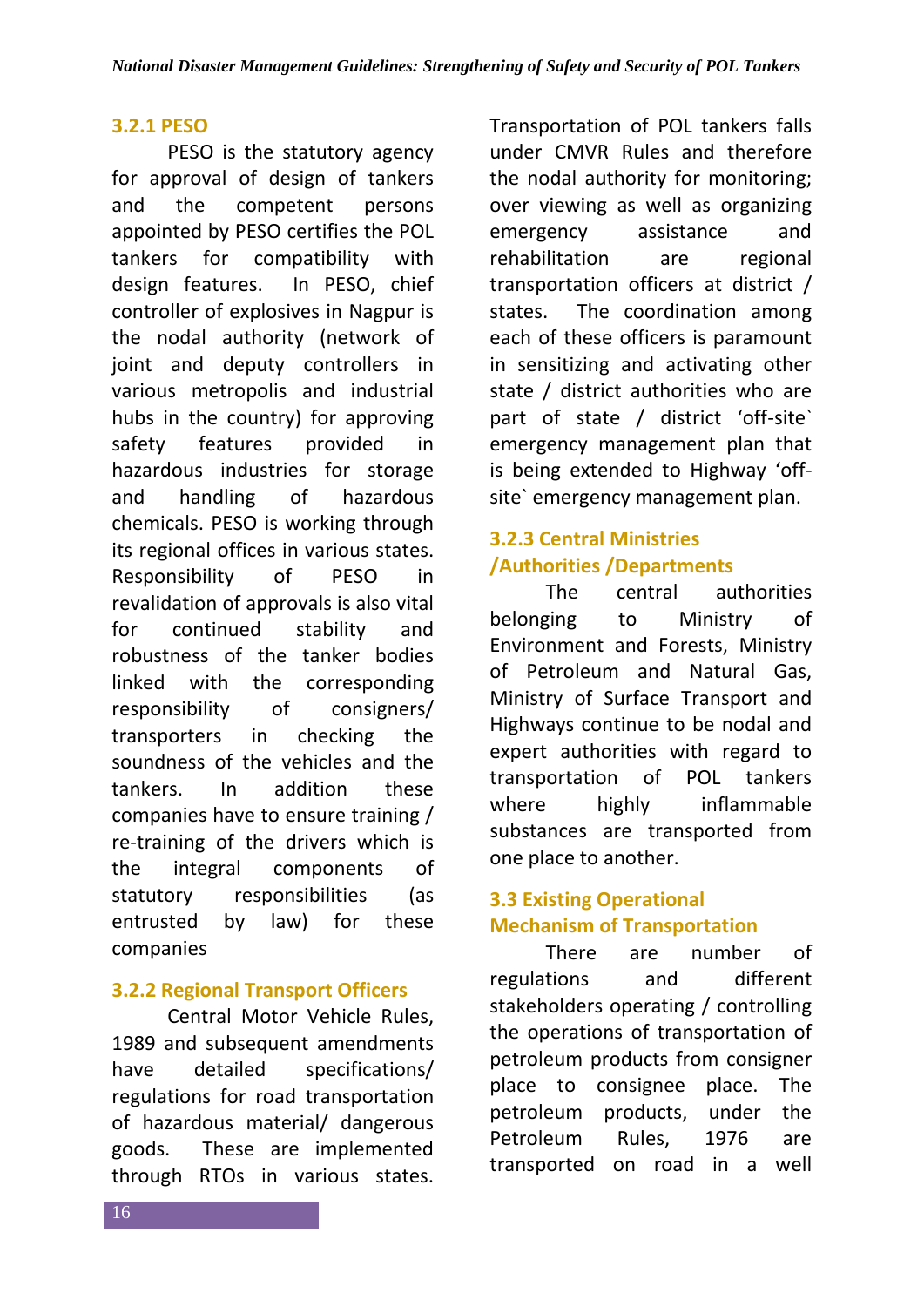designed petroleum road tankers (as approved by the Chief Controller of Explosives as per in accordance with third schedule of petroleum rules). POL tankers are arranged by a oil company from a fleet of dedicated transport (self owned) or from a transporter who supplies the vehicle and enters into obligatory contract with the oil company to take responsibilities of safe and secured transportation from the consigners place (place of loading) – to the consignees place (destination). All safety provisions/ gadgets and compliances according to the CMV rules are the responsibility of the consigner. It is obligatory on the part of consigner to check all the oil tankers before dispatch either owned by consigner themselves or hired through the transporter under the contractual

obligation.

The responsibilities of all the statutory authorities are well defined but in practice these are executed by the consigner who owns the products until delivered. The consigner also has the overall responsibility to ensure that POL tankers engaged in service meet all specified safety and security norms besides making the driving crew fully conversant with the product safety data as well as safety features conforming to CMV rules, 128 to 137, exclusively pertaining to transportation of goods of hazardous nature to human life. The existing operational mechanism for transportation of petroleum products is diagrammatically represented as follows (Figure 1):



**Figure 1: Operational mechanism of transportation through POL tankers**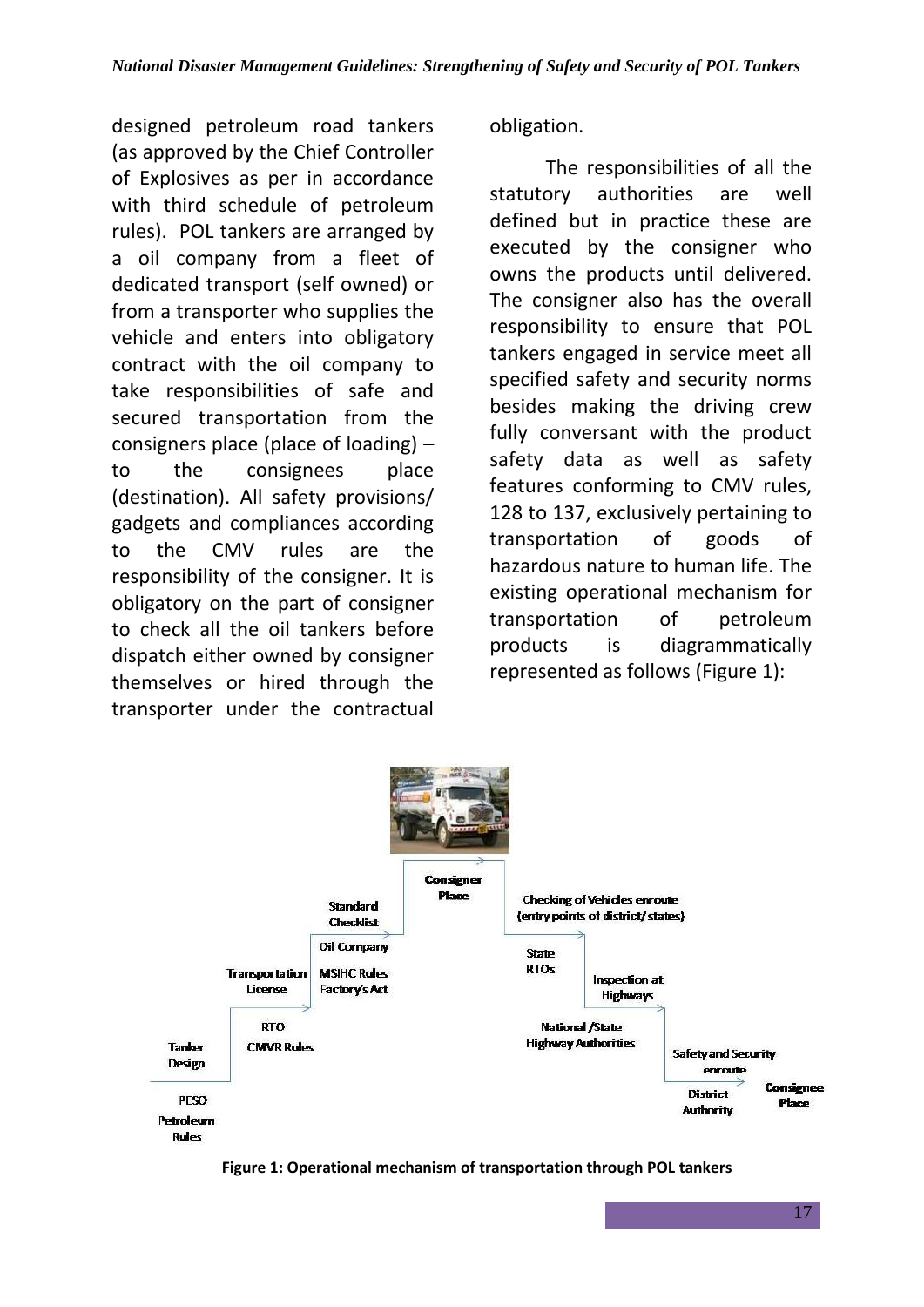The consigner takes an insurance cover under public liability Insurance act 1992, and rules made there under in 1993. It is observed that the responsibilities of the transporters are not well defined for him to share full or part of responsibility in case of an adverse incidents en-route to consignee's place. GPS , VTS systems for vehicle tracking are normally followed along with on line monitoring of the transfer of the products at the consignee's place by the consigner, yet unsafe operations at the time of loading

and unloading of products by deliberate putting off control room managed (through DCS) interlocking system at the filling / transfer stages and putting it on manual operations some times for malpractices by interested parties for pilferage of products at different places renders the entire operations including transportation, highly vulnerable to adverse incidences. The existing system is not full proof and there are numerous areas that need improvement which has been discussed in subsequent sections.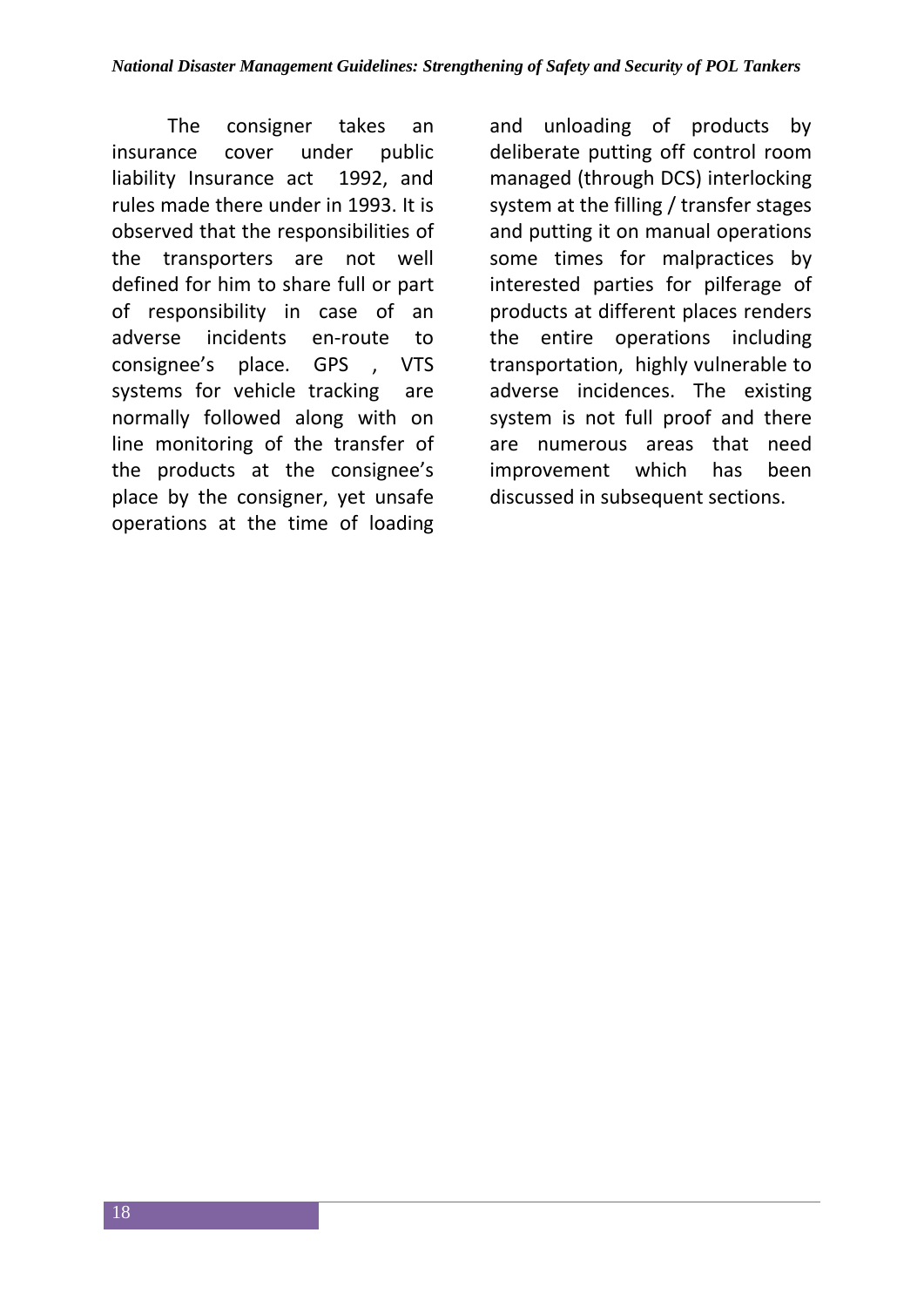The onus of safe operations of POL tankers generally rest on the oil companies, the consigners and if this is taken on that spirit, the transportation of POL tankers would be safe and secure. Other issues factoring for the safety are significant but solutions would definitely be more satisfactory, if there is improvement in alert level maintenance in oil companies. This shall ensure fail free and safe performance which includes monitoring of timely and satisfactory conformation to the statutory provisions.

Emergency management in the existing transport operations are minimal and has not been well defined or acted upon to bring in help from off-site responders including district authorities spontaneously or in a structured manner. Similarly, the record of revalidation of statutory approvals of the POL tankers as well licensing of drivers deployed for transportation are not very satisfactory which result in a poor linkage of safe and secure operations due to number of identified gaps and lacunae. The existing regulatory framework and operational mechanism for

# **4. Gaps**

transportation of POL tankers were revisited and gaps were identified to improve thereupon. Some of the important gaps in various critical sectors requiring immediate attention are discussed below.

#### **4.1 Regulatory Framework**

The analysis of existing regulatory framework revealed following gaps:

- a) More Specific roles and responsibilities of consignor, consignee, transporters, drivers and authorities are required to be addressed.
- b) Transport routes for HAZCHEM from the storage site to the delivery point with SOPs for transportation are not defined in detailed manner.
- c) The safe stoppage points with the safe parking areas and an appropriate time of transportation are presently not completely indicated in the route plans.
- d) The system of communication and training of persons involved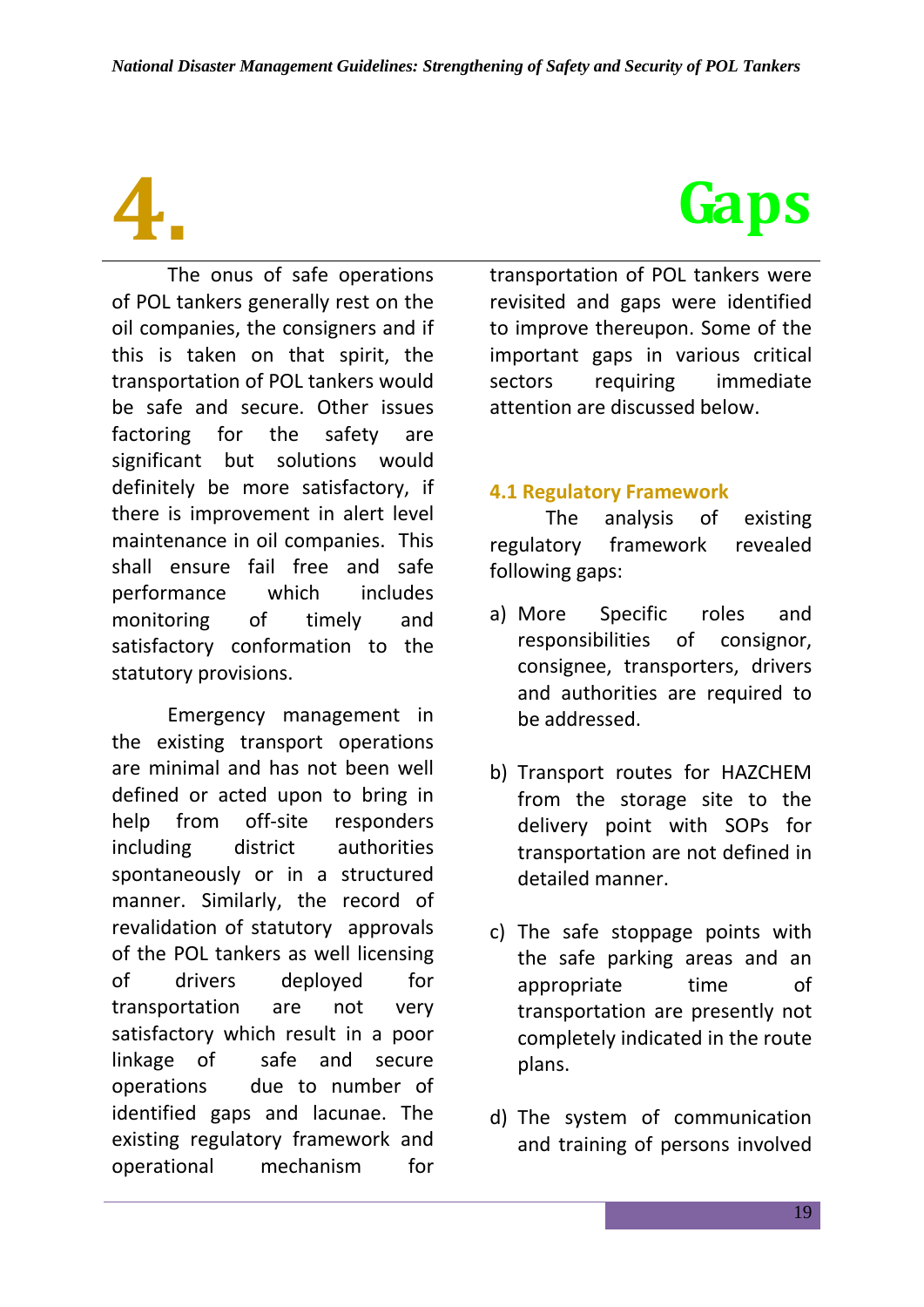in HAZCHEM transportation are grossly inadequate.

- e) Highways are prone to numerous chemical emergencies due to bulk transportation of HAZCHEM but still no appropriate highway DM Plan exists. It needs to be comprehensively addressed specially for road conditions, road signals for speed breakers, diversion, dividers, etc.
- f) Modification/ harmonisation of legislations with respect to Disaster Management Act 2005 to reduce the probability of occurrence of chemical transport emergencies are lacking.
- g) The awareness material on the specific highways stretches with heavy traffic density of HAZCHEM carriers and other national/state highways is deficient.
- h) A national and state-wise directory of chemical/technical experts is not available for ready reference of traffic police and other service providers. It should be like Red Book published by MOEF.
- i) Emergency response guidance for first responders and highway DM Plans are not available.
- j) Compulsory maintenance of GPS and VTS systems for detailed tracking of the vehicles and proper recording of this should also be maintained and mechanism for periodic checking of proper functioning are not adopted yet
- k) The guidance with respect to strict provisions on the part of state governments / district administration to identify specified parking places with full safety and security in their respective areas of control are not available. These places should be available after regular intervals during travel.

#### **4.2 Infrastructure and Capacity Development**

The reviewing of operational mechanism of transportation through POL tankers revealed the following gaps in infrastructure and capacity development:

- a) PESO functionaries are overburdened with statutory responsibilities and mandates without corresponding manpower and other capacities.
- b) RTOs in various states, who have also been working overtime in discharge of responsibilities with regard to all sorts of vehicles engaged in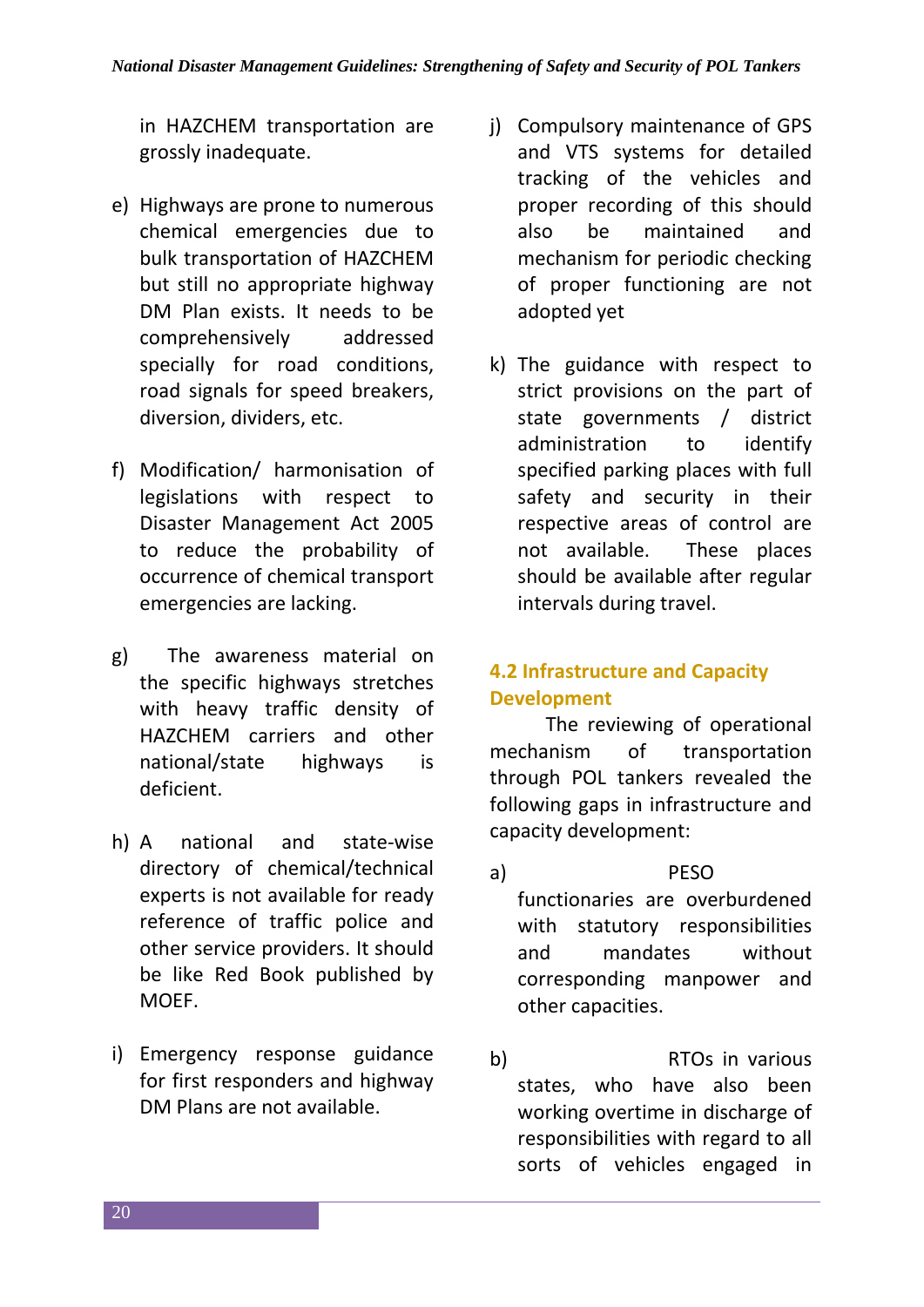other activities than transportation of hazardous materials and dangerous goods.

- c) The monitoring of POL tankers as well as other hazardous material carriers is very arduous activity for which RTOs are not well equipped with technical gadgets besides not having trained manpower to execute their functions on day to day basis.
- d) RTOs especially help in maintaining highest standards of safety in transport vehicles according to the prescribed standards in the CMV rules. Statutory functioning on monitoring and over- viewing transport activities under various other regulations suffer because the area is not isolated for concentrated action / supervision.
- e) In spite of comprehensive regulations in place, for POL tankers, side by side for transportation of hazardous materials / dangerous goods, the compliance status is dismal.
- f) Responsibilities of transporters are scantly defined and they are not

included in the main stream of functioning with regard to up keep of the vehicles, deployment of trained and educated drivers, maintaining dedicated vehicles as well as drivers which most of the time have neither accountability nor are taken on permanent employment for enjoying the comforts and benefits derived from the type of service they are expected to deliver.

#### **4.3 Implementation**

Presently road transport is a very weak area under prevention and management of chemical disasters and therefore needs to be adequately addressed by MoST, with MoEF in fine tuning the present legislative frame work. Introduction of fresh rules, guidelines and facilities for the prevention and management of transportation emergencies through a focused approach of all the responders including the community in the proximity of transport routes are also not progressing at the required pace. Based on the identified gaps, the subsequent section provides various recommendations on preparedness / mitigations strategies and implementation mechanism.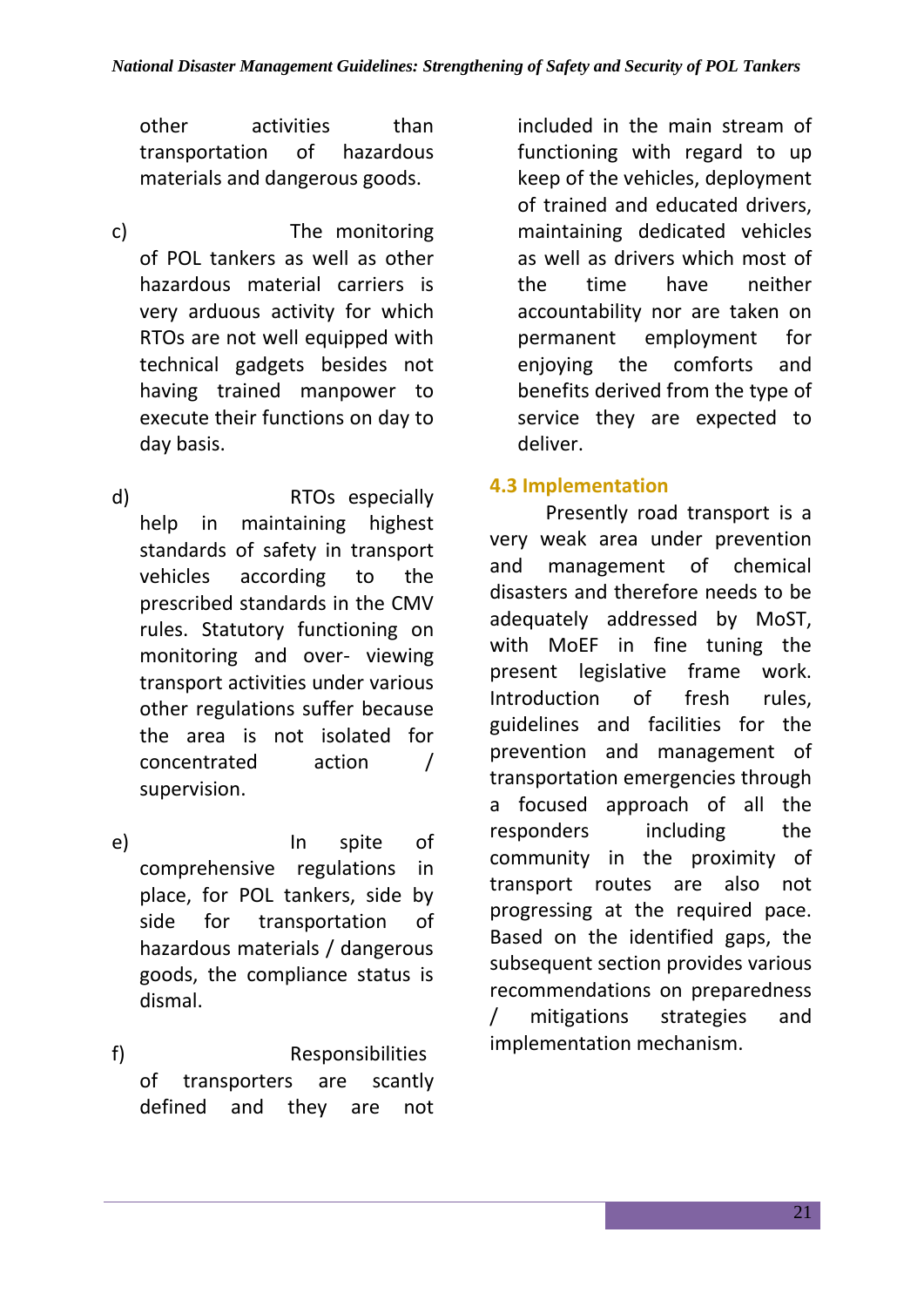# **5. Recommendations**

As a composite exercise for improvements in the safety and security aspects during transportation of POL tankers, responsibility squarely rests on all the stakeholders / service providers. It is well known that many accidents to POL tankers or storage tank farms occur during loading / unloading stages, here static charge also play devastating role and if it is overlooked accidents are bound to take place. Therefore, it is necessary to understand and improve safety aspects during storage, loading and unloading operations before augmentation of safety is considered during transportation as discussed.

#### **5.1 Regulatory Framework**

The various provisions need to be included in the existing regulatory framework for enhancing safety and security of the transportation of POL tankers. The organization, PESO is the nodal technical authority in the country approving design and safety features of the POL tankers conforming to specifications under the Petroleum Act. The organization is also engaged in critical evaluation/ approval of submissions

made by the industries/ transportations with regard to storage, handling and transportation of other chemicals (list of 684 chemical under MSHC rules). Therefore, it would be beneficial if the functioning of PESO with regard to overall work load it handles in the country is reviewed and if need be the organization is further strengthened by providing additional qualified and technical man power and any other facility requiring up- gradation to provide its services with improved efficiency and time management in the changed scenario of accelerated industrial growth.

#### **(A) Safety Aspects of Storage, Loading and Unloading Operations**

**Potential Hazards associated with Storages:-** Generally tank farms are designed and installed to ensure safe storage of petroleum & other hazardous products. However any disruption/ breakdown poses a great risk to the environment and general public if due care is not taken during operation and maintenance of the tank farms including various manifolds which may prove to be weak safety links in triggering accidents.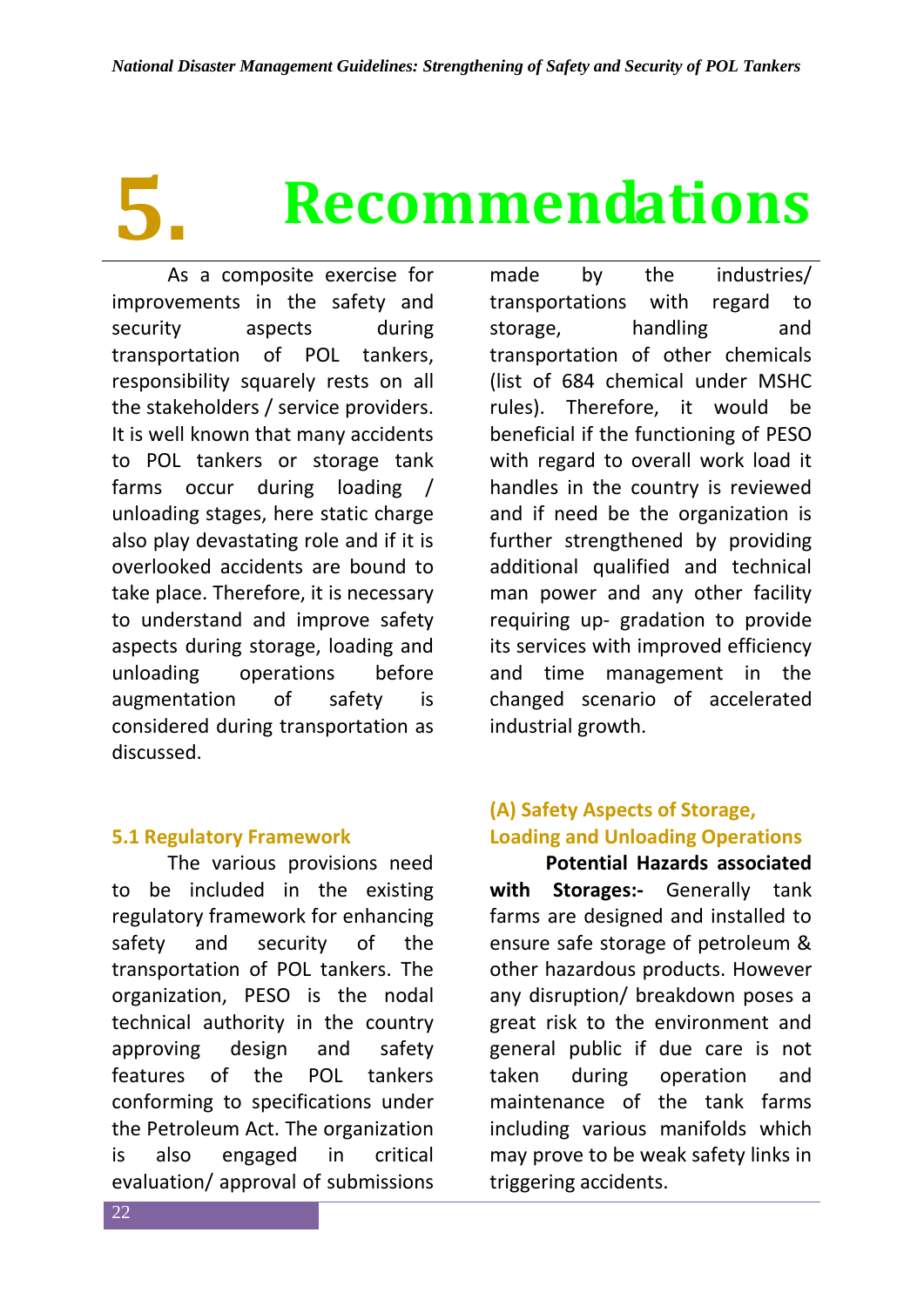- **a) Cleaning of the tank:** The cleaning of a tank having contained a flammable material presents specific hazards. If a flammable mixture of vapor and air exists inside a tank, then the introduction of a source of ignition may cause a fire and/or explosion. Appropriate SOPs should be developed and included as a part of safety checklist.
- **b) Electrostatic ignition of tank farms**. Electrostatic discharge has long been known as a hazard associated with the handling of petroleum products. The National Fire Protection Association (NFPA) states, in NFPA 77 "Static Electricity", that "Static electrification and the various effects that result from the positive and negative charges so formed may constitute a fire or explosion hazard. The generation of static electricity cannot be prevented absolutely, because its intrinsic origins are present at every interface" but it can be prevented by adopting suggested measures (for implementation) as a part of check list given below:
	- a) Putting the tank inside DYKE.
	- b) Treatment of base soil of DYKE so that it can prevent mixing of chemical to the

subsoil surface and it turning to environment

- c) Fire protection as per NFPA
- d) Operating procedures that prevent oil spills
- e) Control measures installed to prevent a spill
- f)Counter measures to contain clean-up and to mitigate the effects of an oil spill
- g) Proper manual should be prepared to avoid any chemical, mechanical, biological and development of other hazard during cleaning and maintenance work of the storage tanks.
- **c) For ensuring safe loading for**  transportation**, the following should be provided:** 
	- a) Leak detection System to check any spillage during loading
	- b) Auto alarm system on detecting leakage/ spillage
	- c) Auto start of fire fighting system i.e. deluge valve controlled sprinkler system
	- d) Interlocking of MOVs with fire alarm system/ leak detection system
	- e) Generally the inter locking should not be disturbed for taking the system on the manual operation, if it's done, time and reasons should be recorded
	- f) All displays should be in the control room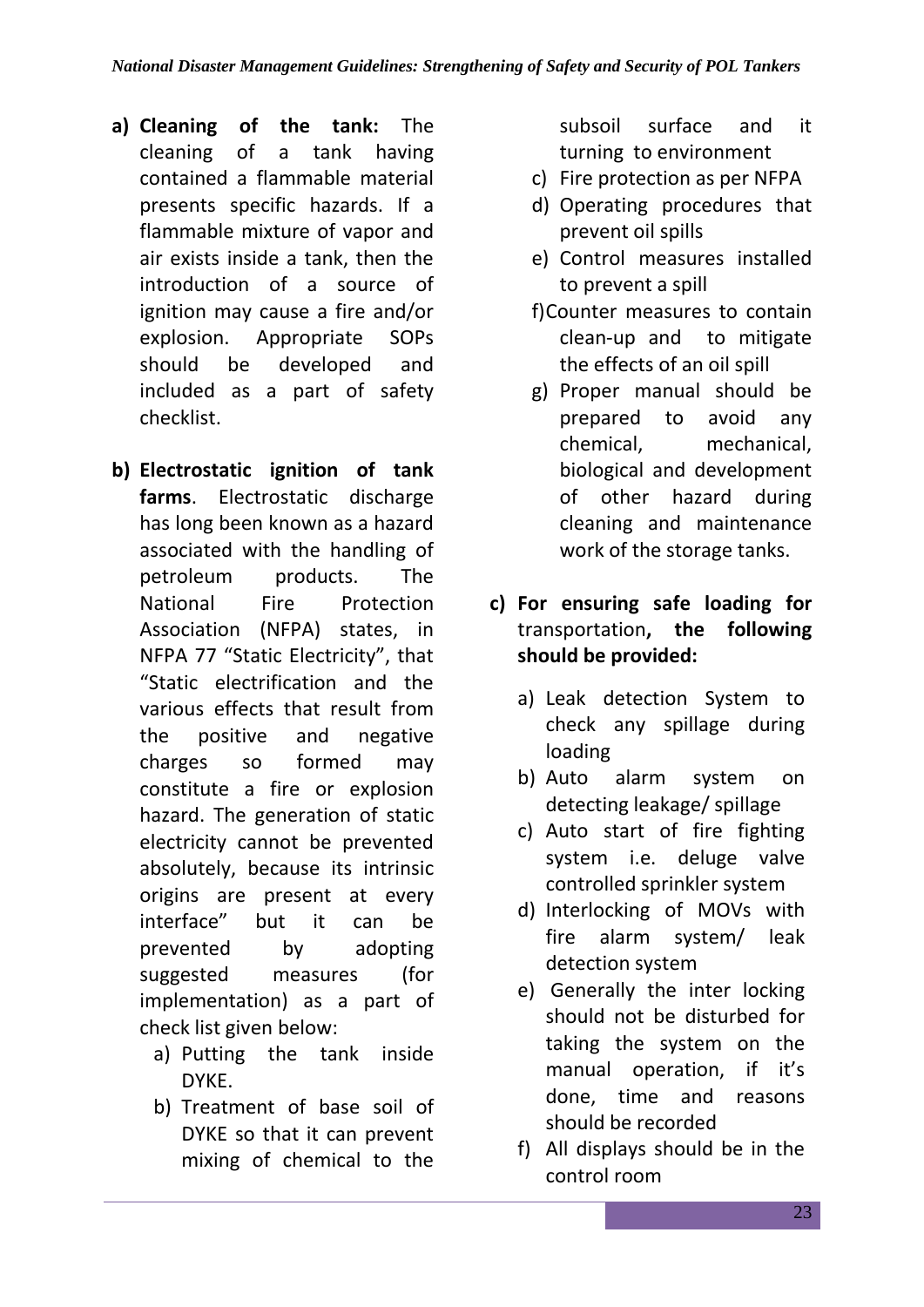#### **(B) Design Improvement: promoting new generation tank trucks**

New generation vehicles with advanced safety features are available in the market now. Some of the outstanding features of the new generation tank trucks which oil industry has deployed for transportation of petroleum products at select few locations are:

- a) Bottom loading facility - Ensures safer filling, less vapor loss/static current or charges and pollution to the environment
- b) Vapor recovery system provided on the vehicle not only enhances safety but it also reduces pollution.
- c) Over fill protection.
- d) Operating valves are pneumatically controlled making the operations more efficient and safer.
- e) Emergency shutdown push button cutting off bottom master valves instantly while loading / unloading.
- f) Pneumatically controlled instrumentation

making the system more reliable

- g) Anti Lock Braking System.
- h) Camera provided in the driver cabin for viewing rear side of the TT.
- i) Crawler gear makes easy maneuvering and prevents slipping.
- j) Multi axle chassis with low turning radius.
- k) LCD panel with digital speedometer for accuracy of parameters.
- l) Self diagnostic tests through ECU.
- m) Hydraulic power steering of collapsible type.
- n) Multi gears help easy hauling during steep gradients.

From the above, it may be noted that these new generation tank trucks are not only having much superior safety features / gadgets compared to the conventional trucks but are also more efficient as well as cost effective. Incidental releases from them causes less environmental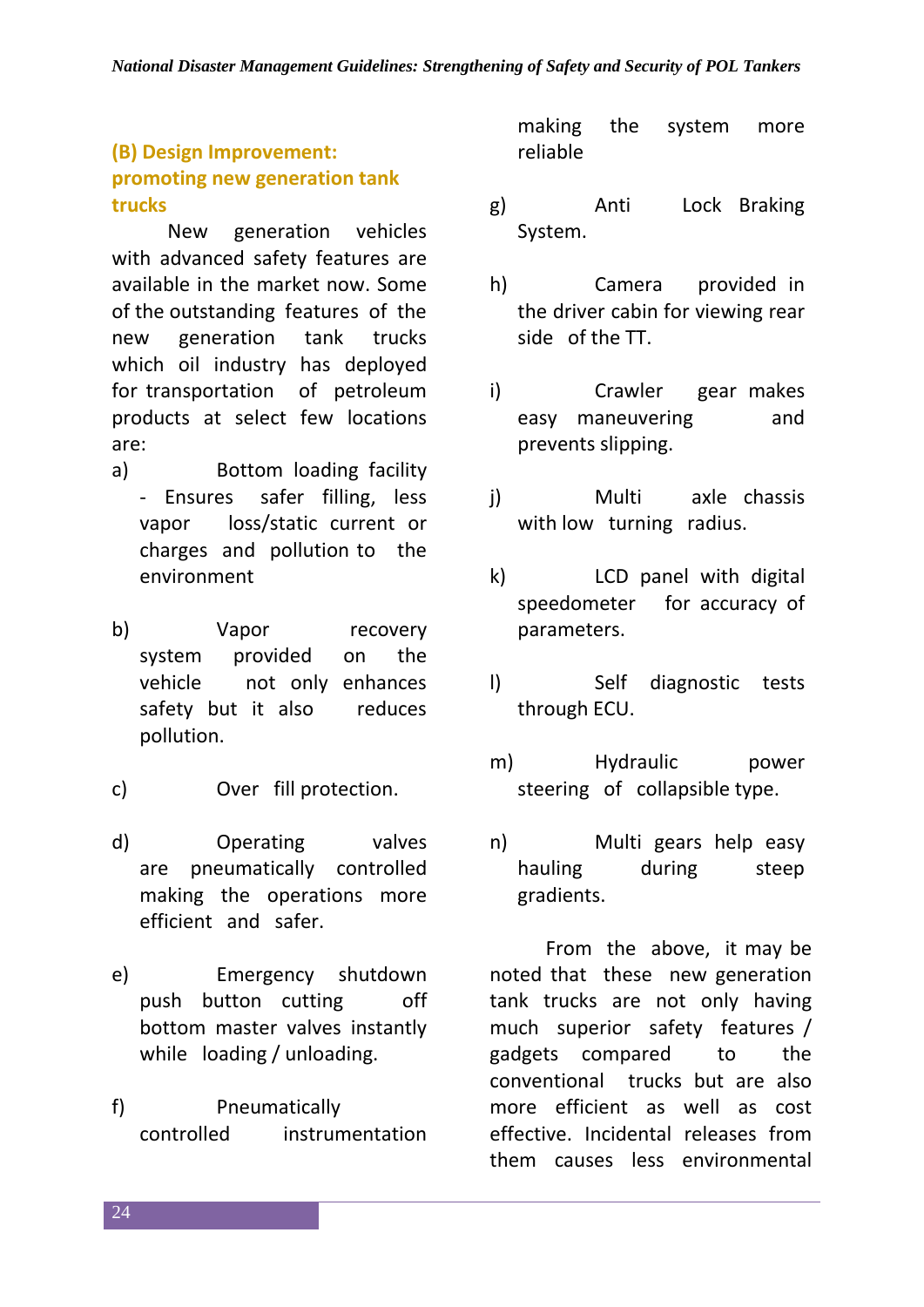pollution as compared to existing ones and they would yield higher savings to national exchequer by way of energy conservation. On experimental basis Oil industry is operating approx 4 to 5 TTs of capacities 35/40 KL and performance of the tank trucks has been found satisfactory. In view of the various advantages detailed above, induction of higher capacity new generation vehicles with latest safety features should be encouraged for transportation of POL products. However, prevailing Petroleum Rules, 2002 restrict carrying capacity of petroleum products to maximum of 25 KL Oil Industry has been taking up the matter with the Ministry of Industries for making necessary amendment to Petroleum Rules, 2002 to permit higher capacity tank trucks. Necessary inputs and data sought by the Ministry have already been furnished. The approval should be expedited. Appropriate review of the road conditions should also be undertaken before issuing permits to operate trucks of bigger capacity and therefore at initial stages, only express highways should be considered for permitting higher capacity tank trucks

#### **(C) Bottom Loading: Safer Approach to reduce accidents caused due to static charges**

Bottom loading is safer compared to top loading because of reduction in static charge generation. Bottom loading also reduces the vaporization losses. In view of the stated inherent safety features, bottom loading should be promoted for extensive usage. OMCs have already introduced bottom loading facility for volatile products at few select locations. Ministry of Environment & Forests has also made it mandatory to provide bottom loading facility on all tank trucks carrying volatile products through Environmental (Protection) Amendment Rules, 2008. However, the same is not getting implemented as the amendments to that effect have not been made in Petroleum Rules 2002 and CMV rules, 2009.

Provision of bottom loading facility on all tank trucks proposed to be utilized for carrying volatile products needs to be made mandatory through statute for all new as well as existing tank trucks. It must be made compulsory to make necessary modifications to the existing tank trucks also. Suitable amendment in Petroleum Rules 2002 and CMV rules, 2009 must be made to that effect so that bottom loading facility is a prerequisite for issuing / renewing license and should ensure the compliance of Environment (Protection) Amendments Rules, 2008.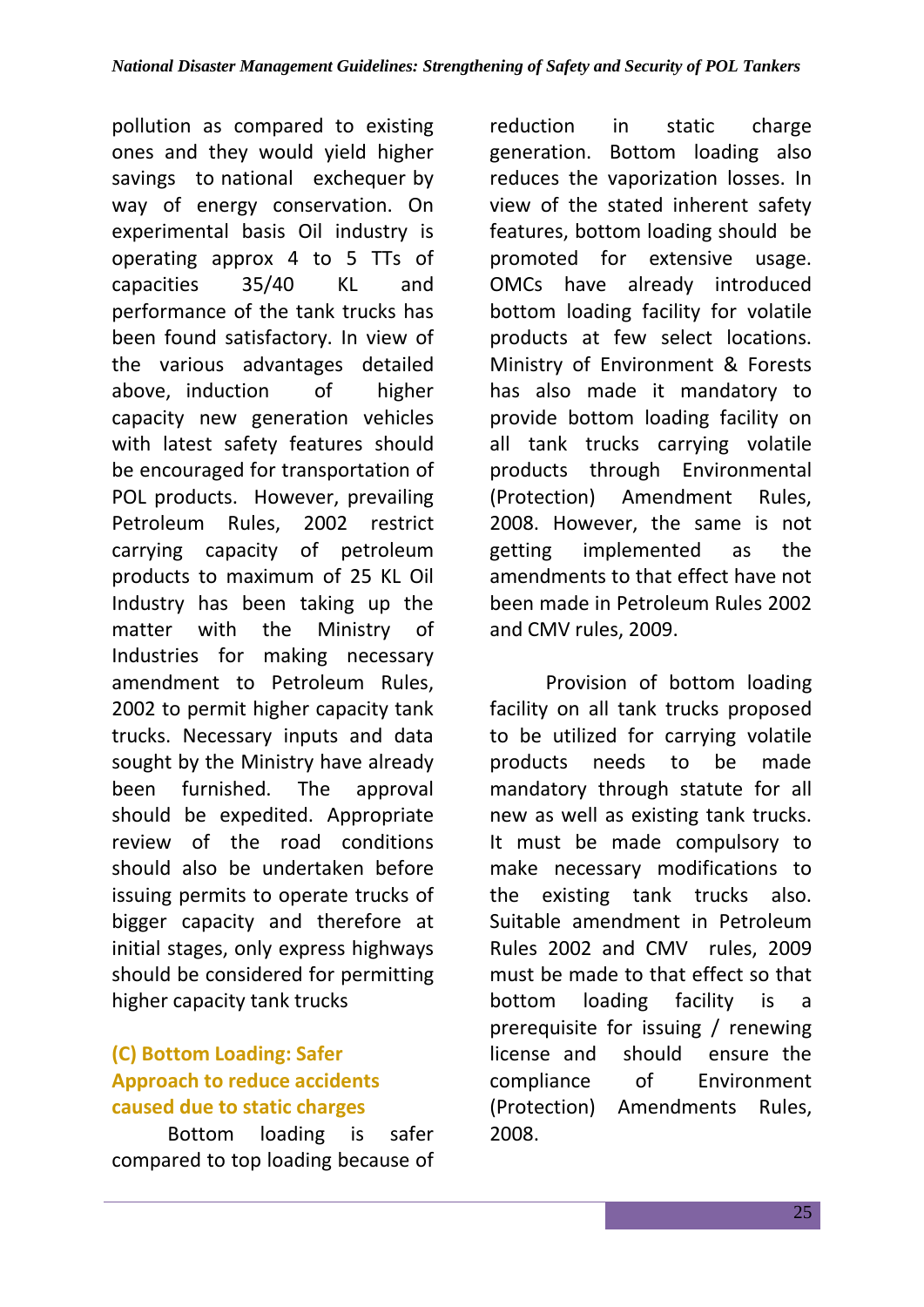#### **(D) Design of Manhole and Bottom fittings – Pilfer proof designs**

Analysis of accidents reveals that many times root cause of accidents is tampering with the bottom valve fittings with an intention to pilfer the product. Some oil companies have taken initiatives for implementing tamper proof manhole covers and bottom valve fittings. The top manhole is so designed that the hinges are inside making opening the hinges not possible. Suitable amendments to OISD 167 and petroleum rules, 2002 may be made making it compulsory to adopt pilfer proof design.

#### **(E) Inspection of tank trucks through third party inspecting agencies:**

Presently the tank trucks are inspected by transport authorities once in a year for fitness. It is therefore essential that the TTs are checked thoroughly at least once in a year by one of the reputed third party inspecting agencies since the tank trucks are utilized for carrying hazardous petroleum products. Checking should also include opening the manhole cover.

During the analysis of a tank truck accident, it is noted that the fill pipe is short by almost 450 millimeter hort. As per OISD 167, the fill pipe should extend almost upto to the datum and just 25 mm clearance is permitted between the

datum plate and tip of the fill pipe. The same should be implemented.

Third Party Inspections must be made mandatory and should form part of the license issued to the tank trucks by PESO. Conditions stipulated while granting / renewing license for the tank truck should contain that the TT shall be inspected by an approved Third Party agency once in a year failing which validity of license ceases. Petroleum Rules, 2002 shall be suitably amended making the Third Party Inspection mandatory for issue / renewal of license. Appropriate penalty clause for non compliance / violation should also to be stipulated.

#### **(F) Vehicle Tracking System (VTS)**

Oil and Manufacturing Companies shall implement Vehicle Tracking System (VTS) on all tank trucks for delivered POL supplies for overall monitoring through Global Positioning Satellites (GPS) as per directives from MoP&NG. The vehicle tracking system facilitates tracking movement of the vehicle. Following features are available in the vehicle tracking system:

- Live tracking and ascertaining current position of TT
- Tracking deviation from the  $\bullet$ standard route
- Tracking of en route unauthorized stoppage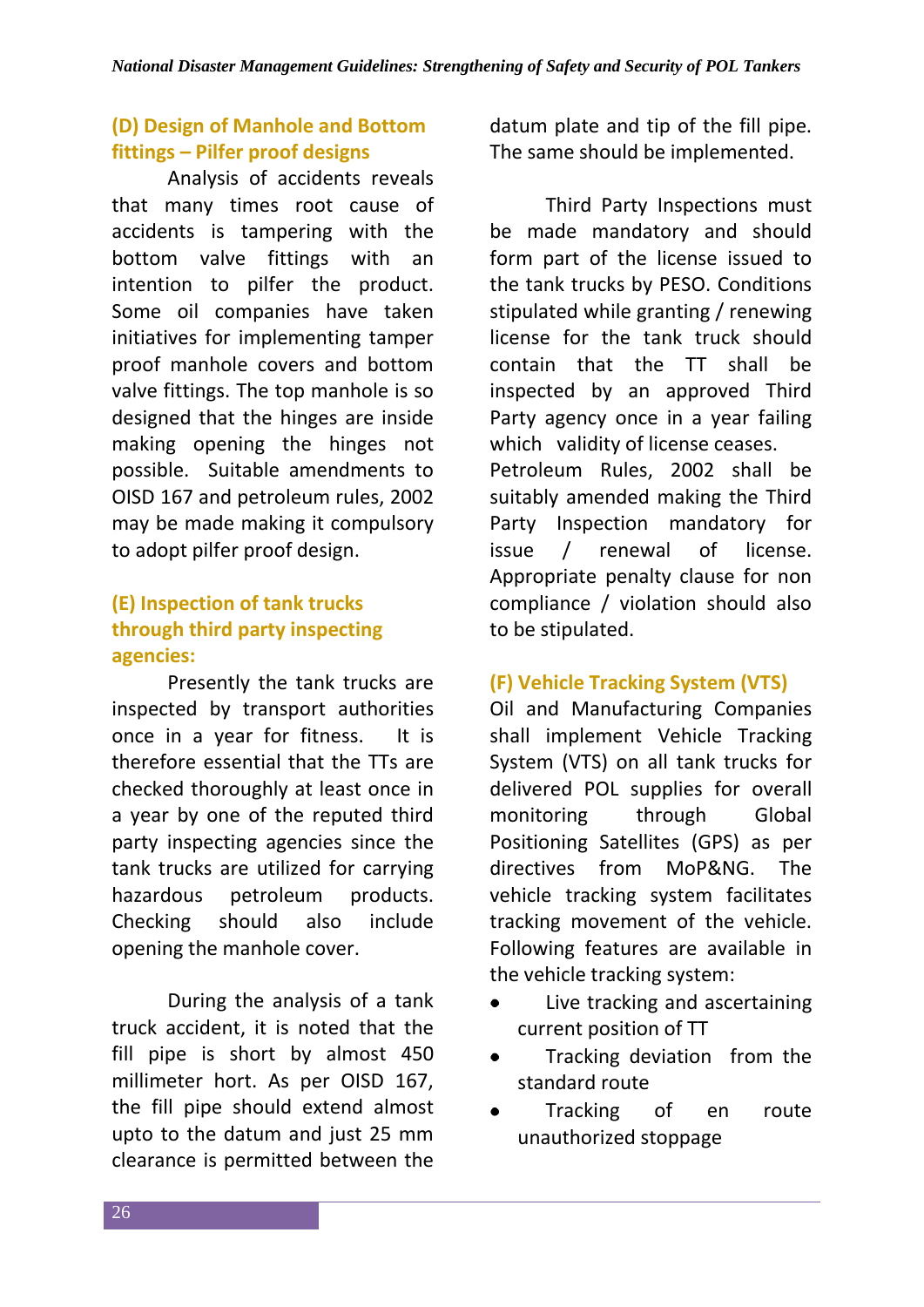- Tracking of tampering with dome cover and bottom fittings
- Generation of exception reports of all locations by e-mail on daily basis. The main parameters e.g. route deviation and unauthorized halts shall be generated on daily basis by the consigner (IOC) and action taken as per Industry Transport Discipline Guidelines (ITDG)
- Access to all transporters for tracking the vehicles plying in their contract for better fleet management & effective controls over their tank truck crew
- Consignees (Retail Outlet Dealers) shall have password access to VTS website to monitor the movement of their TTs

Necessary amendments in the Petroleum Rules, 2002 and CMV rules, 2009 are required to be made to ensure that all tank trucks shall mandatorily be fitted with VTS.

#### **(G) Antilock Braking System (ABS system)**

Antilock Braking System provided on the trucks improves stability of the vehicles and the ABS mechanism protects the tank trucks from skidding / overturning while suddenly applying brakes during emergencies. The Government of India vide Gazette notification 1234, made it mandatory for provision of ABS on tank trucks carrying hazardous goods. According to the Gazette notification dated16.09.2005, all the N2 (Gross Vehicle weight between 3.5 T to 12 T) and N3 (Gross Vehicle weight more than 12 T) category vehicles other than tractor-trailer combination manufactured on and after the Ist day of October 2006, meant for carrying hazardous goods and liquid petroleum gas shall be fitted with Antilock Braking System conforming to IS: 11852 : 2003 (part 9). Applicable date for N3 (Gross Vehicle weight more than 12 T) category vehicles having tractortrailer combination is on or after the I st day of October 2007.

It has come to the notice of oil companies that the transporters are not disclosing the purpose for which the chassis is purchased at the time of purchase and a regular chassis without ABS is bought by declaring the utility as transportation of general goods. Subsequently, tank is mounted and necessary approvals / licenses are taken from PESO and other statutory bodies. The loop hole should be plugged by amending petroleum and CMV rules so that the transporters are forced to comply with the mandatory requirement. Otherwise, it should be mentioned that license from PESO would not be granted.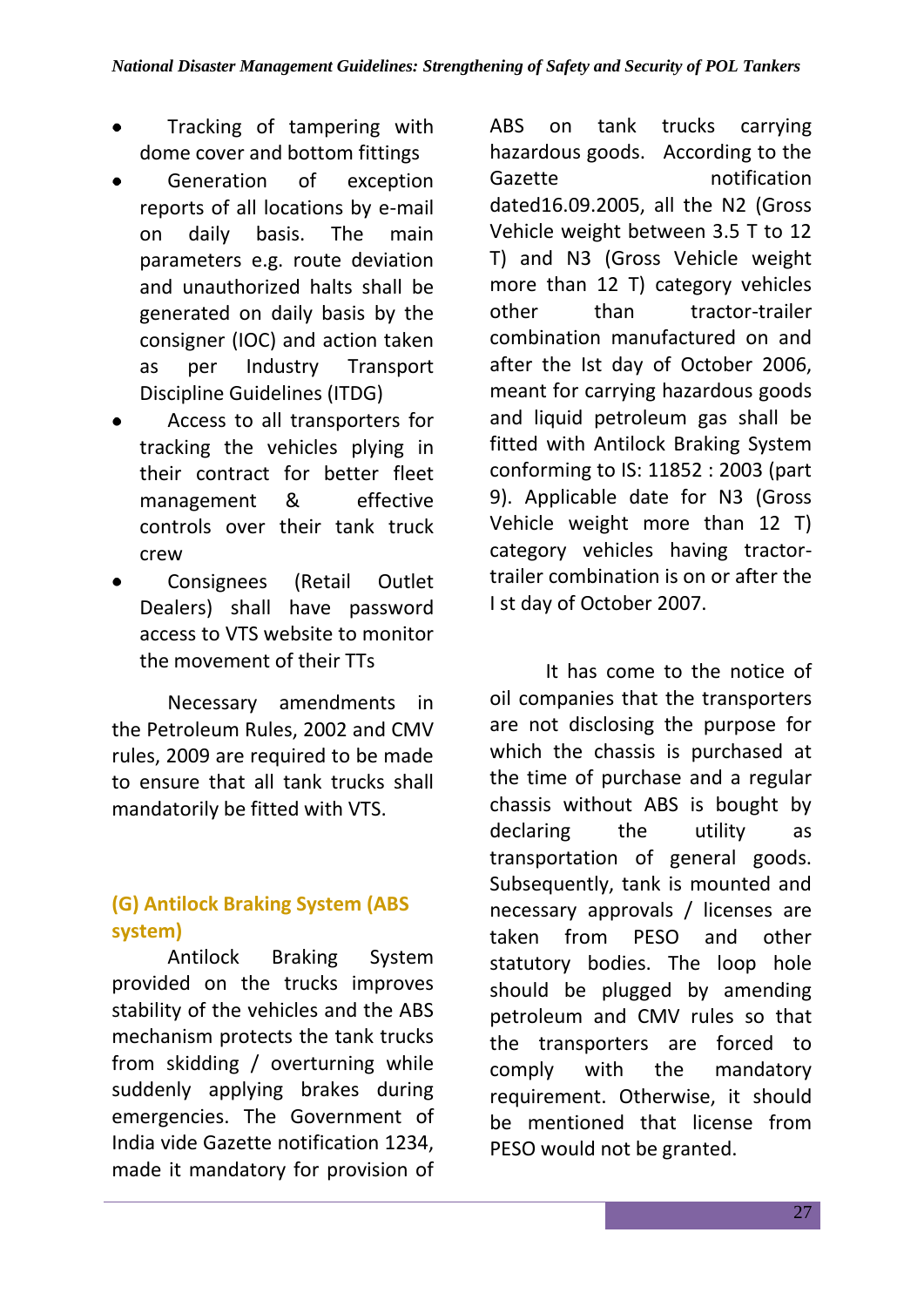Suitable penal clauses should also be incorporated for violation of the statutory requirement. Implementing authorities responsible under M V Act must ensure that the vehicle owners strictly comply with the regulation pertaining to provision of ABS on vehicles.

#### **(H) Tank Truck Crew:**

Tank truck crew play a vital role in the transportation of POL products. It is essential that the following minimum standards are stipulated and made mandatory with respect to educational qualifications and physical fitness for the TT crew:

- a.Minimum qualifications
- b.Mandatory Health check up including check up of eye sight
- c. Training to TT crew
- d. Experience of driver with normal goods or hazchem, if any
- e.Certification of driver's profiled to hazchem based on authorized agency's recommended tests

Majority of the transportation of POL products is carried out through contractor tank trucks. While the OMCs take care of the health check ups and medical requirements of tank truck of the company owned TTs. In case of private TTs, it is the responsibility of the transport contractor for the crew engaged by them.

Necessary mechanism has also to be put in place to ensure that Medical facilities like ESI coverage etc., are properly extended to all contractor crew. A database of registered drivers and other tank truck crew of POL tankers should be developed / maintained. A certification course should be developed to identify qualified drivers with skills to undertake this responsibility.

#### **5.2 Oil Companies**

Oil companies have to formulate a failsafe mechanism of check listing of each regulation when starting the procedure of loading petroleum products in the tankers.

As already covered, it is essential to maintain the basic principle of safety that the system should not be bypassed with regard to interlocking of various operations, as well as converting the operations to manual mode from remote operations or from control room operations without assigning / recording reasons thereof.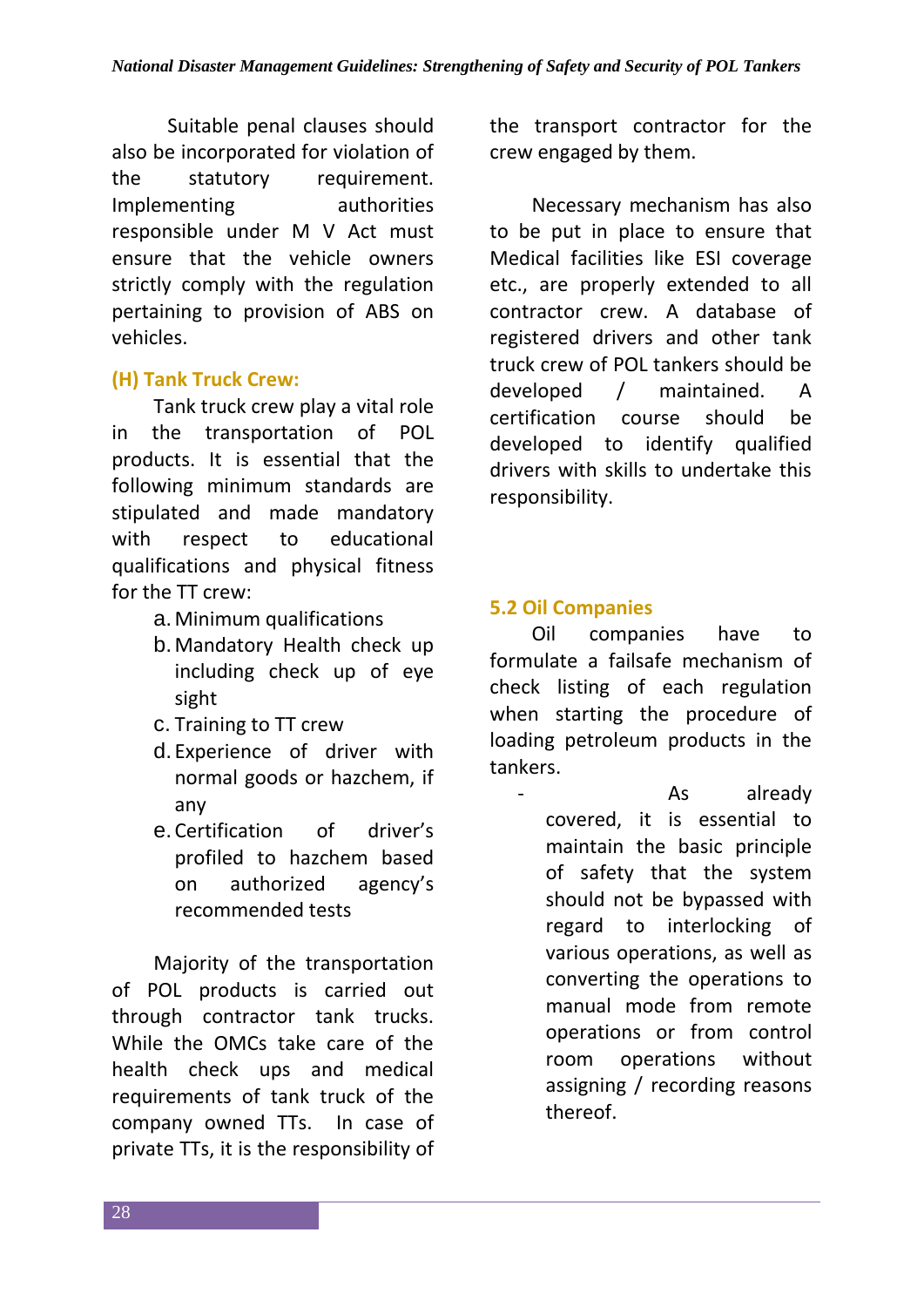- The oil companies should ensure that on-line monitoring of transfer of products at the consignee's place is maintained at the consigner place, especially with regard to earthing provisions of the vehicle so that there is no static charge that can create spark and explode the vehicle or consignee place which also has stored petroleum products.

### **5.3 Regional Transport Officers (RTOs)**

The primary responsibility of RTOs is to ensure compliance status of rules under CMV from 129-137 for which a check list should be duly signed by officer on duty and also signed by driver for ready reference. The other recommendations include:

- a) Operationalisin g and harmonizing network responsibility during transportation by POL tankers with the help of uninterrupted records of VTS and GPS available to them.
- b) To organize safe parking areas in their jurisdiction regions which is very important from security point-of-view as well
- c) Possession and checking of transport approvals by transport authorities

d) Tracing of any loss of GPS /VTS signal based on notification by consigner to ensure that the vehicle is safe and back to main route

#### **RTOs shall remain nodal authorities**

RTOs are nodal point for information exchange of any change in route due to natural hazards or congestion of traffic. If the vehicle is not traceable for more than six hours, the primary responders including police, fire and medicos should be alerted through emergency information and alert signals as planned.

- a) To ensure that vehicle passing through the district 'A' should be preinformed to district 'B' in receiving or in point of crossing.
- b) To coordinate with all the oil companies in their sectoral region such that during emergencies, their emergency plan can be activated.
- c) For activation, off-site emergency plan (notification of accident) should ideally be initiated at this juncture itself.

The new amendments to develop a format for 'Off-Site Link Plan' for transportation through POL tankers should be included in the given Petroleum rules.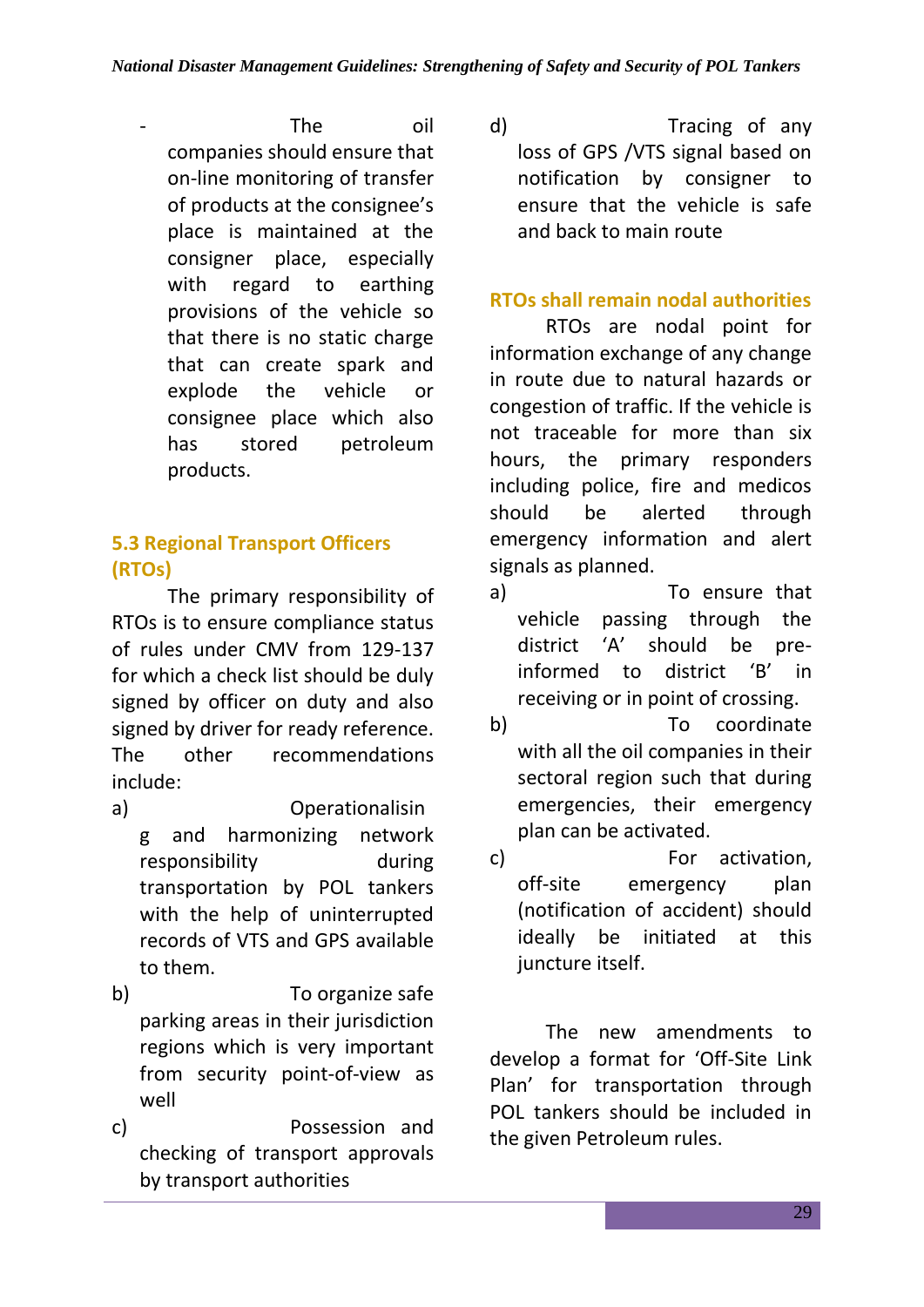#### **5.4 District Authorities**

District authorities have been mandated under DM Act to ensure disaster prevention, preparedness and mitigation / response activities in their respective sectors. The responsibilities envisaged to them through national guidelines released by NDMA and included under MSIHC rules to develop Off-Site emergency plans for POL tankers as a component of Chemical Disaster Management Plan of the

District. This should be based on consultative and participatory approach involving all the stakeholders mentioned above especially oil companies, RTOs and Regional Controller of Explosives in their states. The plan should complement highway disaster management plan and also in line with transportation emergency preparedness through single window approach recommended and discussed in subsequent section.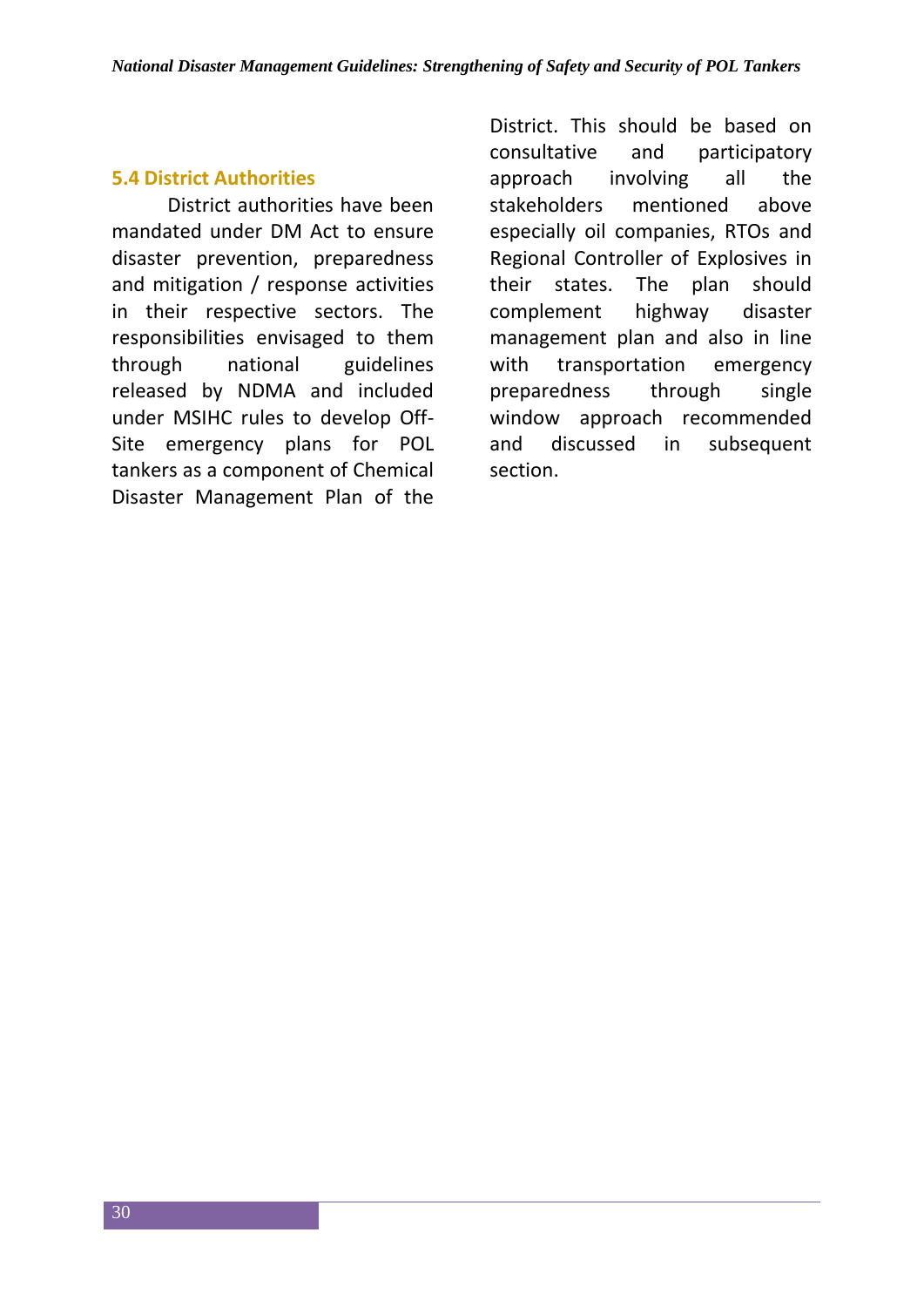# **6.**

# **Mechanism for Implementation**

*T*he present section describes the model to implement the existing regulations and recommendations as guidance directives discussed in previous section.

#### **6.1 Single Window Approach**

It is the considered opinion of experts that the area of command of transportation of POL tankers, which has very large dimension of functioning in the country (long distance travel of highly inflammable goods on highways side by side with all other type of transportation vehicles) require single window control mechanism which can only be provided by a high powered regulator on the similar lines as regulators function for telecom, power distribution, pipeline network etc.

Petroleum and Natural Gas Regulatory Board (PNGRB) based on their existing mandate and statutory backup shall work as a regulator. PNGRB shall coordinate, monitor and ensure the implementation of rules, regulations and SOPs for POL

tankers. It should develop an adequate mechanism to put up a check on functioning of various stakeholders / service providers with respect to safety and security aspects of PoL Tankers. Some of the salient features of the Act are given below:

a) Petroleum & Natural Gas Regulatory Board Act, 2006 enacted through Parliament on 31st March, 2006 to provide for the establishment of Petroleum & Natural Gas Regulatory Board(PNGRB) to regulate the refining, processing, storage, *transportation,*  distribution, marketing and sale of petroleum, petroleum products and natural gas excluding production of crude oil and natural gas so as to protect the interest of consumers and entities engaged in specified activities relating to petroleum, petroleum products and natural gas and to ensure uninterrupted and adequate supply of petroleum, petroleum products and natural gas in all parts of the country and to promote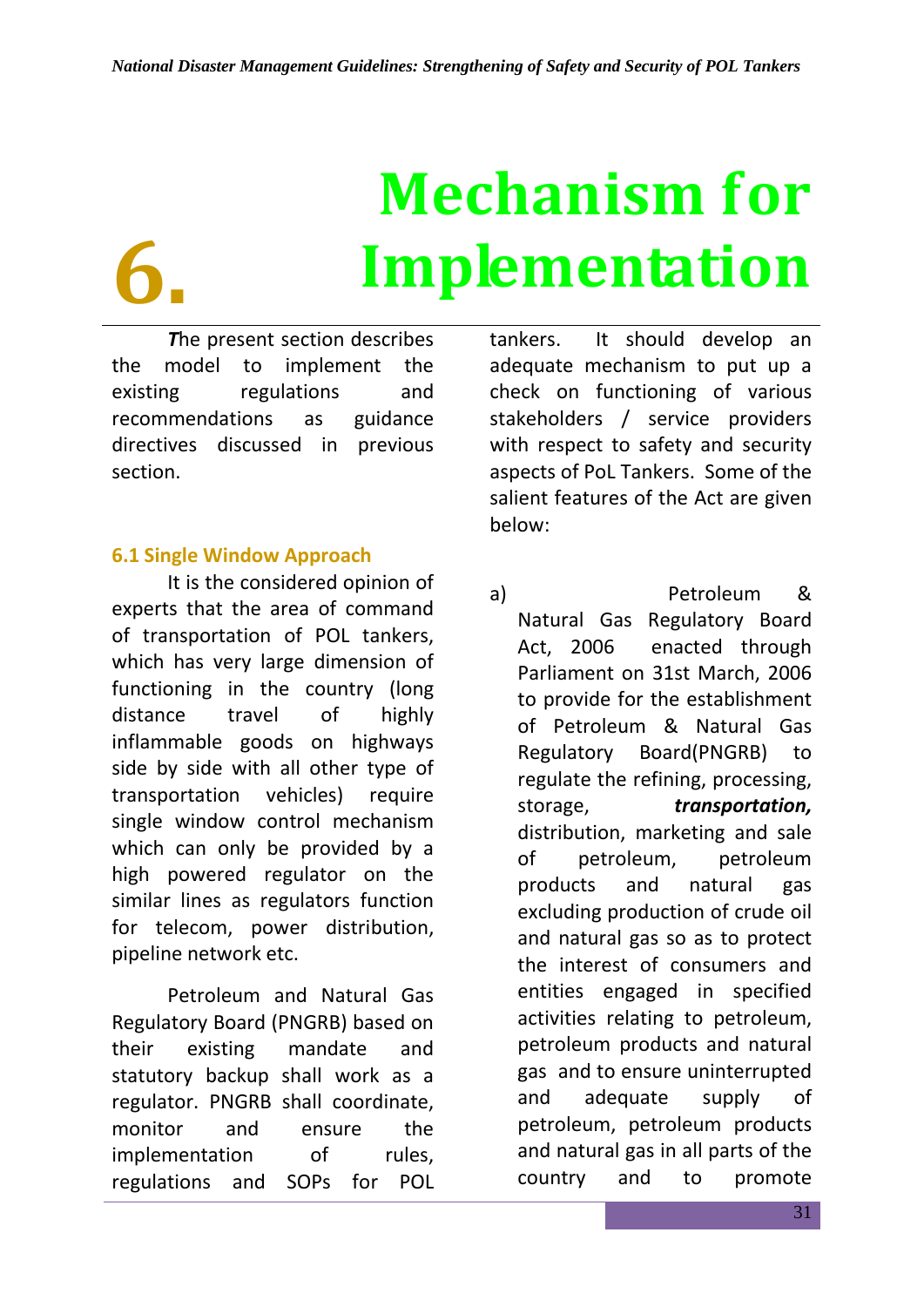competitive markets and for matters connected therewith or incidental thereto.

b) As per Section 11(i) of the PNGRB Act, 2006, PNGRB shall lay down, by regulations, the technical standards and specifications including safety standards in activities relating to petroleum, petroleum products and natural gas, including the construction and operation of pipelines and infrastructure projects related to downstream petroleum and natural gas.

Petroleum and Natural Gas Regulatory Board (PNGRB) shall coordinate, monitor and ensure implementation of the following activities:

- 1. Infrastructural requirements to upgrade the transportation of POL tankers will be identified with respective stakeholders and developed thereupon.
- 2. Training and retraining of various stakeholders /service providers based on module(s) defined by respective ministries/ departments/industries/instit utions and duly approved by PNGRB for necessary compliance.
- 3. A list of various institutions defined under the

arrangements of oil companies; DGFASLI, Ministry of Labor (MoL); PESO, Ministry of Industry; Transport Departments of States / District; Safety Institutions; National /State Highway Disaster Management Authorities; District /State Disaster Management Authorities; and other Ministries /Departments concerned shall be developed as a comprehensive database. The functions of such institutions shall be coordinated in taskoriented manner pertaining to Safety and Security of POL tankers.

- 4. Preventive Approach towards designing, approval, monitoring, over viewing by PESO; implementation of Emergency Response and Disaster Management Plan (ERDMP); safety and security aspects from the place of loading to destination {consigner to consignee place} shall be complied with adequate mechanisms by RTOs. The proper implementation of such mechanisms shall be monitored by PNGRB.
- 5. The implementations of suggested modifications / development of rules and regulations (as given in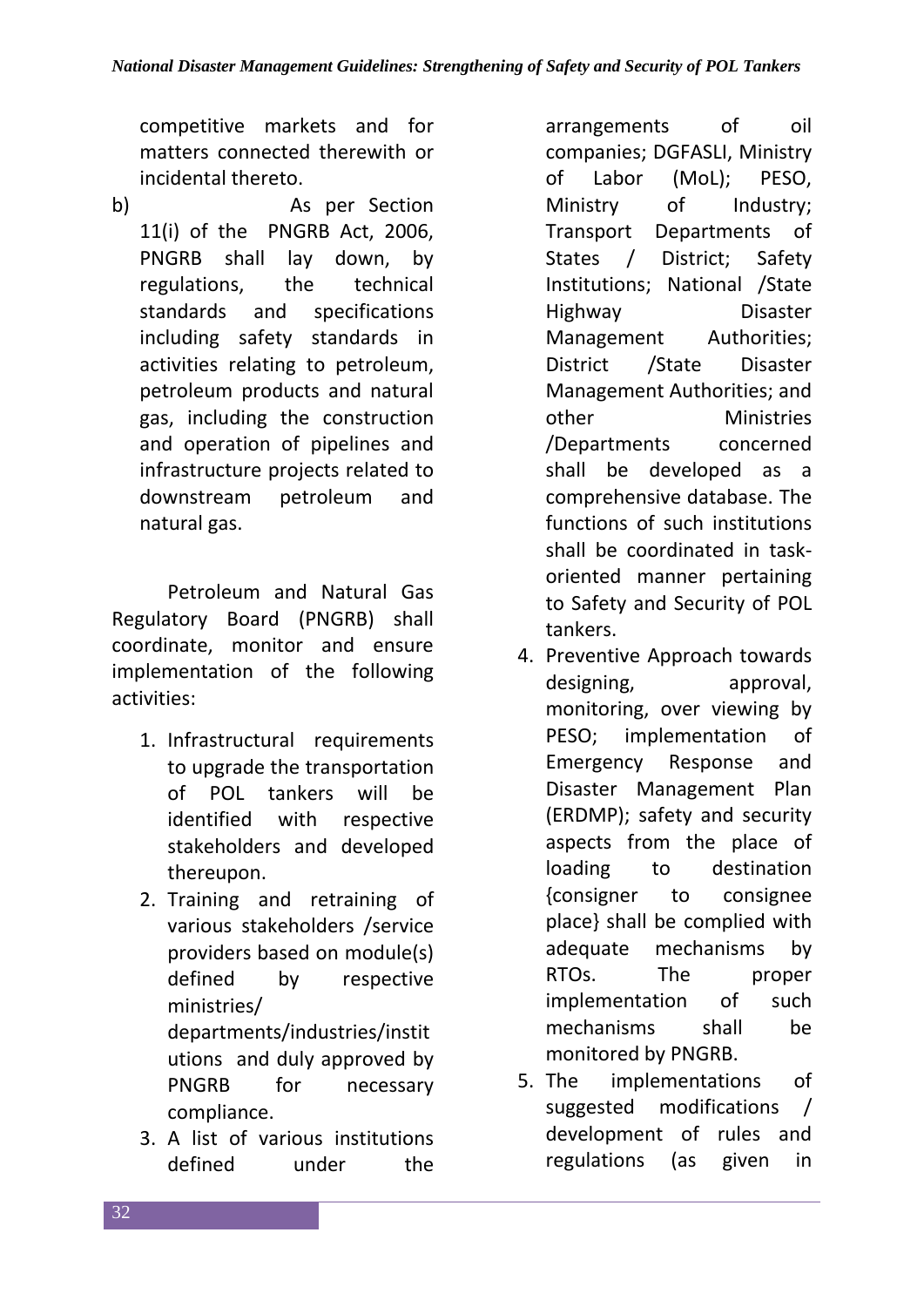Section 5.1) regarding  $-$  a) Safety aspects of storage, loading and unloading operations; b) Design improvement : promoting new generation tank trucks; c) Bottom loading: safer approach to reduce accidents caused due to static charges; d) Design of manhole and bottom fittings; e) Inspection of tank trucks through third party inspecting agencies; f) Vehicle Tracking System (VTS); g) Anti-lock Braking System (ABS System) and; h) Tank Truck Crew shall be complied.

- 6. The up gradation of monitoring and ensuring implementation of all safety and security aspects pertaining to oil companies, regional transport officers and district authorities as per existing rules and regulations as well as the recommendations given in previous section shall be complied by the suggested high powered regulator.
- 7. The district authorities in consultation with oil companies and other stakeholders shall develop 'Off-Site Plans` for various critical points identified on the route of POL tankers in their respective areas. The role of other emergency

functionaries and oil companies with technical manpower to respond to such situations shall be included in these plans. These plans so developed shall be tested by respective authorities through mock exercises under the active monitoring of PNGRB.

8. Oil industry ought to review, standardize and strengthen the provisions of safety and security in the contract agreements of POL transporters. As a commercial and legal agreement, a contract is an effective tool to achieve implementation of best practices which go beyond the statutory compliance. The regulator shall overview the implementation of this mechanism at the ground level.

The overall preparedness approach discussed in subsequent paragraphs shall be complied through a systematic mechanism to be laid down by PNGRB itself.

#### **6.2 Preventive and Preparedness Approach**

Transportation Disaster Management Planning requires resource mobilization for road transport emergency (Taken from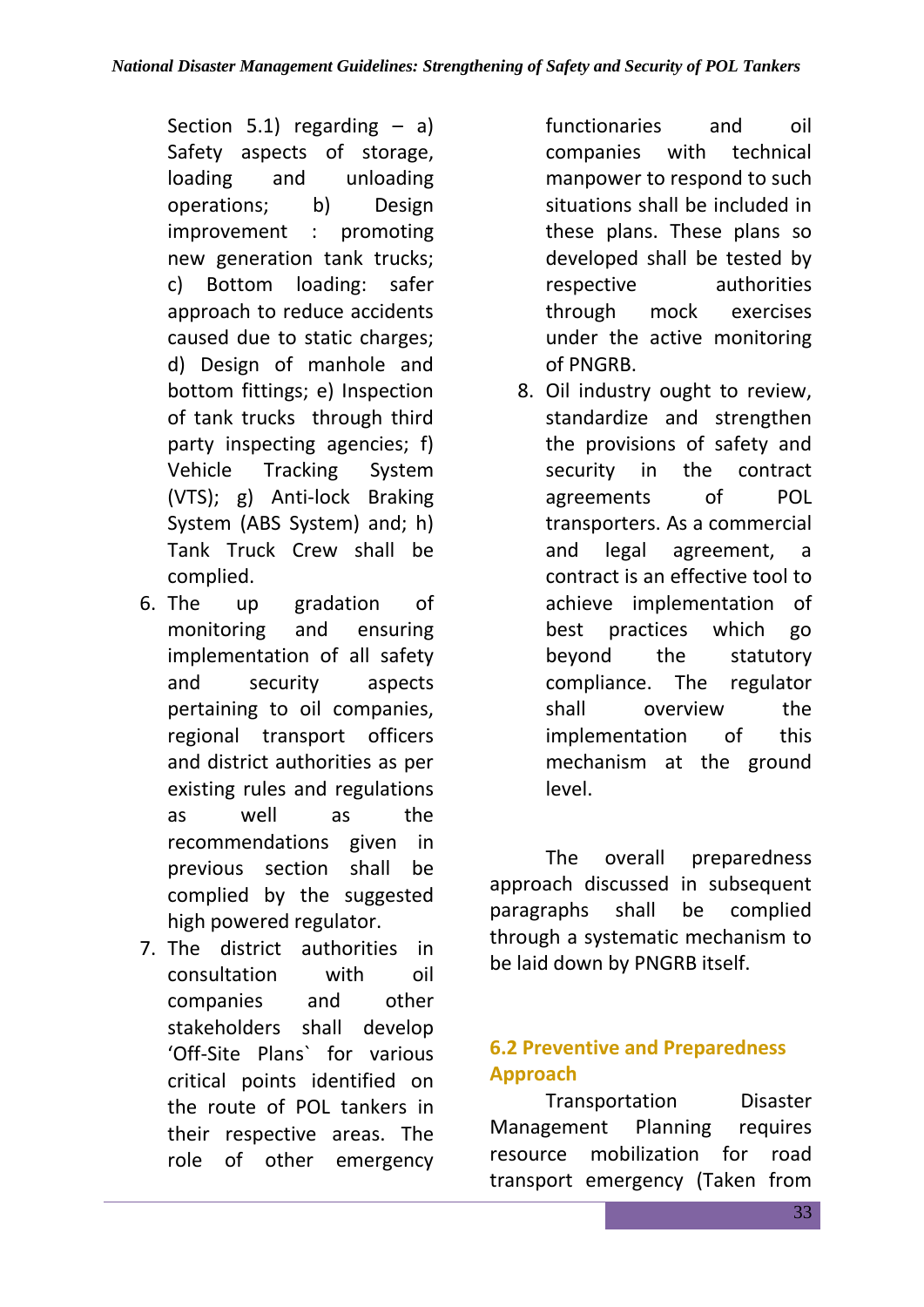PNGRB notification GSR39 (e) on codes of practices for emergency response and disaster management plan ERDMP regulation 2010) as an important aspect. The road transport of Petroleum product has significant presence and needs special attention. Complete details of treatment for handling emergency arising out of road transportation have been provided below:

#### **6.2.1 Resource mobilization for road transport emergency**

Resource mobilization for road emergency shall be as per the schedule-viii.

- a. In order to handle emergencies, which may arise due to incident involving Petroleum Product Transportation, it is required that a comprehensive Emergency Management Plan is readily available with the industry as well as with other related authorities all along the routes. The ERDMP should be clearly understood by its users so that the emergencies can be handled in a systematic manner with minimum response time in accordance with the prescribed procedure.
- b. Copies of the ERDMP shall be made available by the industry to all the field locations i.e. installations,

POL Depots. Terminals/ Installation, Refineries , Gas Processing Plants, Dispatch units etc, concerned District Administration. Police Station, Fire Brigades enroute and within vicinity of specified tank truck routes , oil industry sales personnel of concerned area as may be required.

c. Location specific availability of Emergency Response Vehicle shall be mentioned in the ERDMP.

#### **6.2.2 TREM Card (Specific to Road Transportation)**

TREM Card format including sample as per details shown in Schedule-ix and Route Map shall be provided to the tank, truck, crew which should be referred in case of an emergency.

#### **6.2.3 District Administration**

On receipt of information, District Administration may take the following actions as per Schedule – V, derived from the National Disaster Management Guidelines Chemical Disasters (Industrial) Disaster Management (2007). The important aspects include:

- a. To keep watch on the overall situation.
- b. To rush ambulance to the incident site if casualties are reported.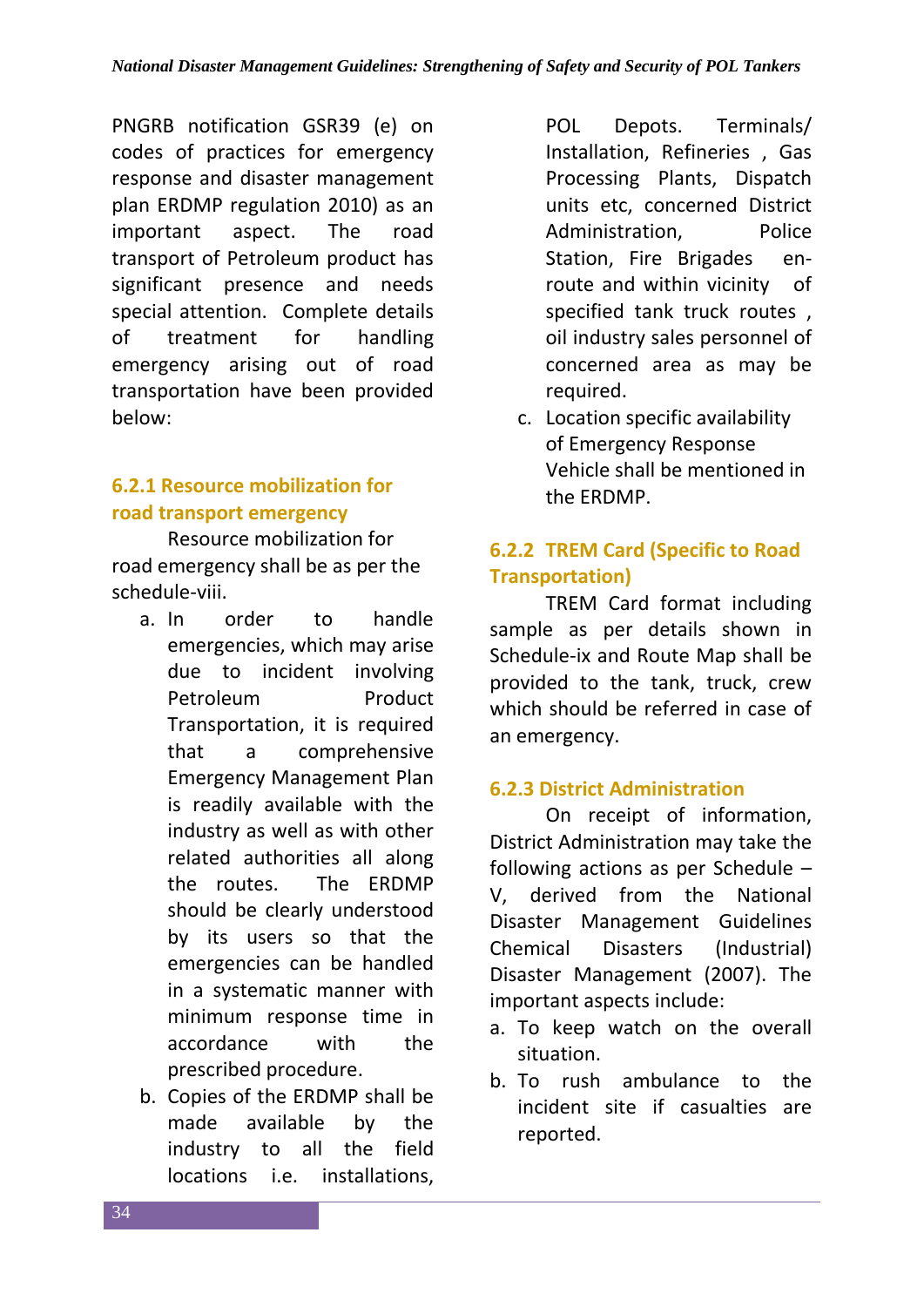- c. To direct cranes or any other such equipment to carry out rescue operations.
- d. To issue warning messages to people through public address system, if any evacuation is required.
- e. To arrange emergency vehicles for evacuation purposes.
- f. To provide basic amenities, e.g. , water, electricity, food and shelter to the affected people as required.

The other provisions under ERDMP notified by PNGRB should also be followed in strict conformity. The foremost requirement is to define

responsibilities under emergency response disaster management plan (ERDMP) for transportation of POL tankers for i) District authority (ii) Police (iii) Fire service (iv) Revenue department (for coordination with other agencies for evacuation, establishment of shelters and provision of food etc v) Department of transport (for the evacuation purpose) (vi) Health department (for immediate medical attention on the site as well as in the hospitals / health care facilities) (vii) Pollution control boards (for ascertaining severity of the emergency) (viii) NDRF and SDRF (Specialized forces to manage the emergencies)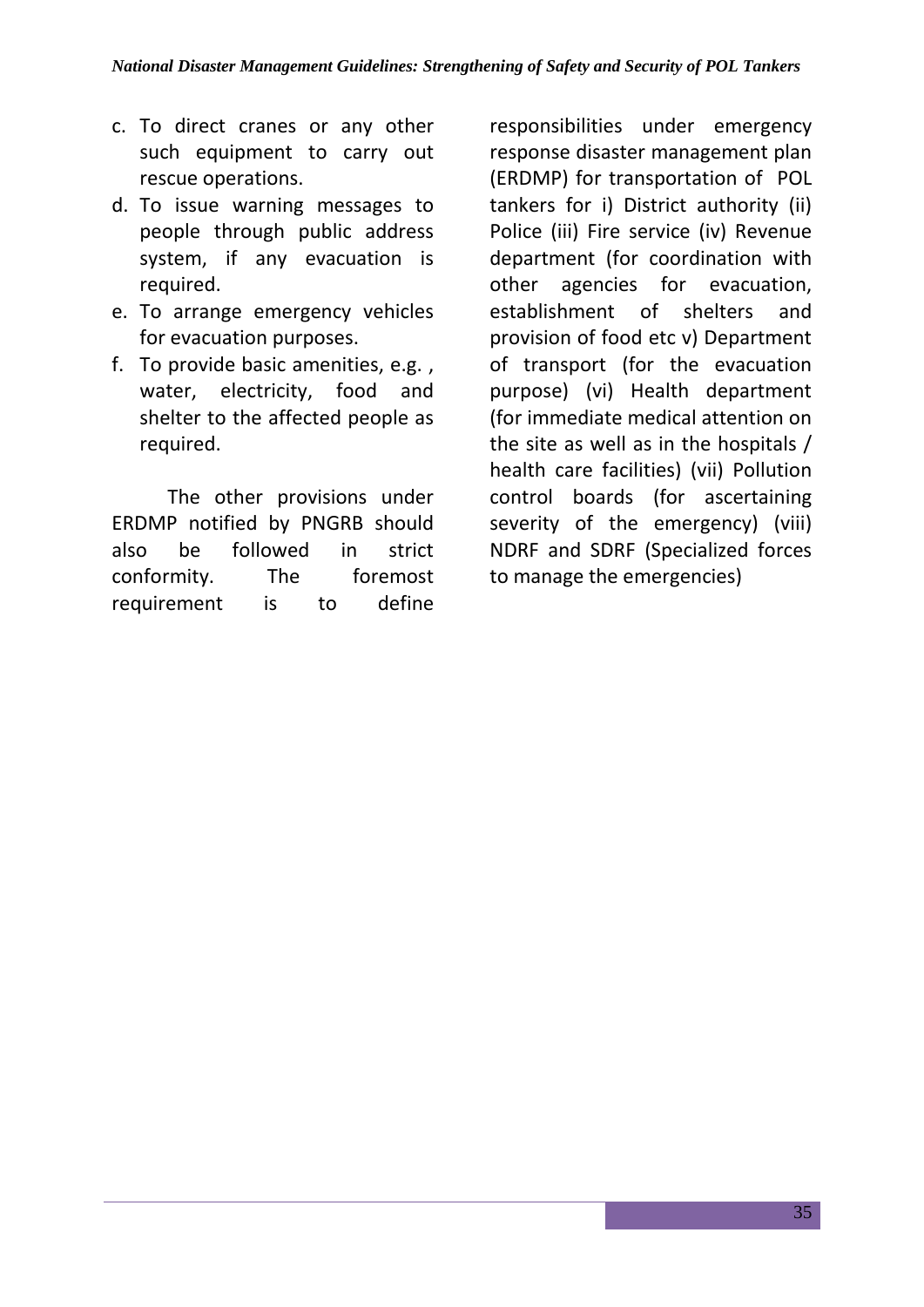

### **Annexures**

### **Annexure 1**

### **List of representatives of ministries/departments and oil companies actively deliberated on Safety and Security of POL tankers**

| SNo.     | <b>Name</b>                                    | <b>Designation</b>                                        | Organization                                |
|----------|------------------------------------------------|-----------------------------------------------------------|---------------------------------------------|
| 1.<br>2. | Lt Gen (Dr) Bhardwaj<br>Lt. Col (Retd) S Verma | Hon'ble Member<br><b>Vice President</b>                   | <b>NDMA</b><br><b>Reliance Industries</b>   |
| 3.       | Mr. Manu Sharma                                | Addl. Manager (Fire & Safety)                             | Ltd<br>Indraprastha Gas Ltd                 |
| 4.       | Dr. S Kamal                                    | Dy. Chief Controller of Explosive                         | PESO, Faridabad                             |
| 5.       | Mr. Surender Kumar                             | Advisor                                                   | <b>FICCI</b>                                |
| 6.       | Mr. B S Negi                                   | Member (J)                                                | <b>PNGRB</b>                                |
| 7.       | Mr. Rajnath Ram                                | JA (D), PNGRB                                             | <b>PNGRB</b>                                |
| 8.       | Mr. K Muralidharan                             | President & Coordinator                                   | <b>Reliance Industries</b><br>Ltd           |
| 9.       | Mr. RK Kashyap                                 | <b>Executive Director</b>                                 | GAIL (India) Ltd                            |
|          | 10. Mr. Manhas                                 | Manager (HSC)                                             | GAIL (India) Ltd                            |
|          | 11. Mr. Anand Prakash                          | Director (Road Transport)                                 | Ministry of Road<br>Transport &<br>Highways |
|          | 12. Mr. KC Gupta                               | Director General (Retd)                                   | <b>National SAFETY</b><br>Council           |
|          | 13. Mr. M T Simon George                       | Chief Manager (Fire & Safety                              | <b>BPCL Kochi Refinery</b>                  |
|          | 14. Mr. SP Maniktala                           | Sr. Manager (Health and Safety<br>Security & Environment) | <b>BPCL</b>                                 |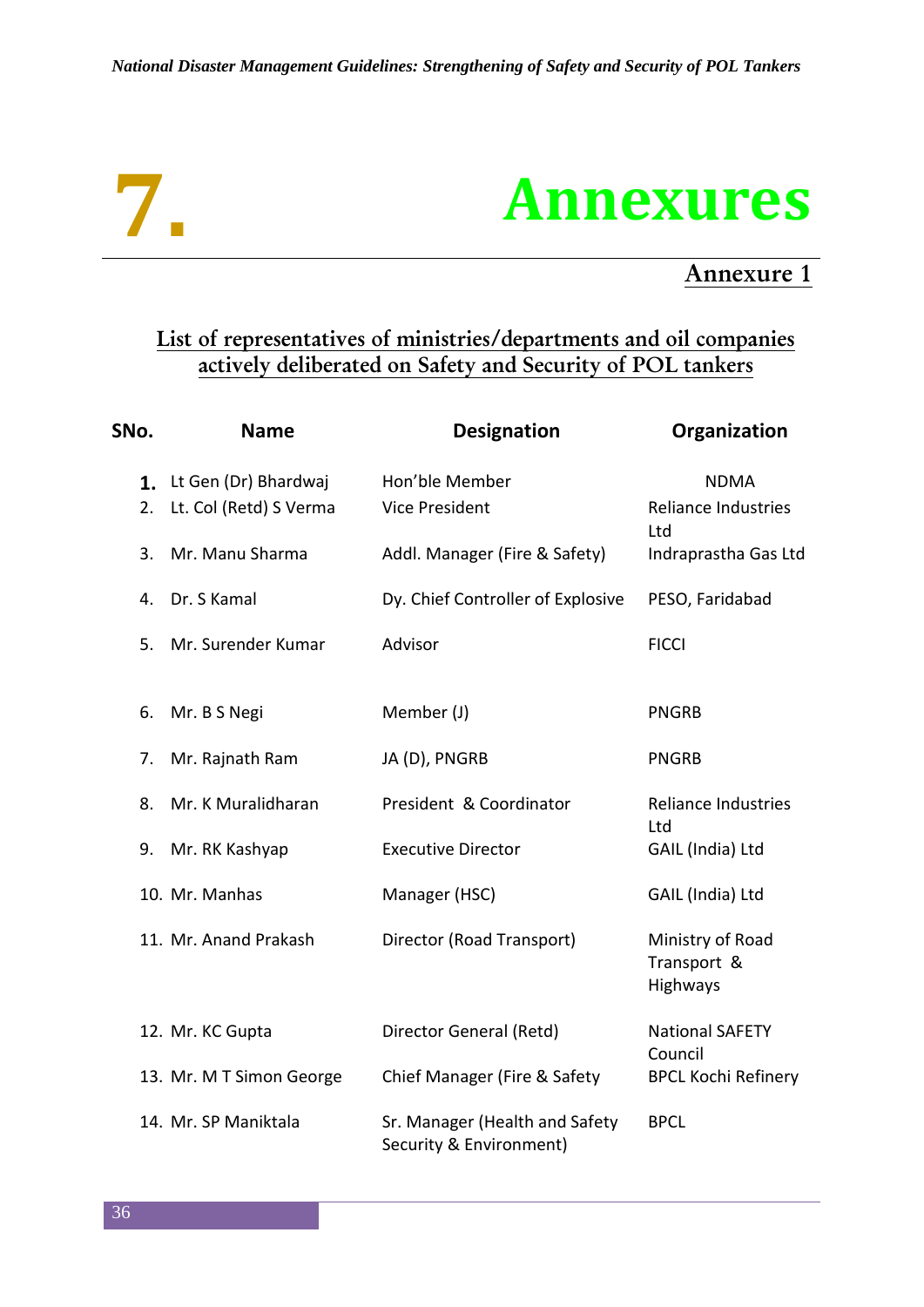| 15. Mr. Aditya Singhal          | Chief LPG Manager<br>Northern Region | <b>IOCL</b>                                     |
|---------------------------------|--------------------------------------|-------------------------------------------------|
| 16. Mr. SS Mishra               | General Manager (Ops)                | <b>IOCL</b>                                     |
| 17. Mr. S Ray                   | Controller of Explosive              | <b>PESO</b>                                     |
| 18. Dr. R K Sharma              | Head, CBRN Defence                   | INMAS, DRDO                                     |
| 19. Mr. KS Rao                  | Sr. Manager Operations               | <b>HPCL</b>                                     |
| 20. Mr. HC Mehta                | General Manager O&D                  | <b>HPCL</b>                                     |
| 21. Mr. A Misrha                | Director                             | <b>OISD</b>                                     |
| 22. Dr. Raman Chawla            | Scientist 'C'                        | <b>INMAS, DRDO</b>                              |
| 23. Capt. H Khat                | Deputy Director General (Tech)       | <b>Director General</b><br>Shipping             |
| 24. Mr. Surender Kumar<br>Verma | Sr. Astt. Director                   | <b>FICCI</b>                                    |
| 25. Dr. Jayakumar               | Sr. Specialist                       | <b>NDMA</b>                                     |
| 26. Dr. Rakesh Dubey            | Director                             | <b>Disaster Mitigation</b><br>Institute, Bhopal |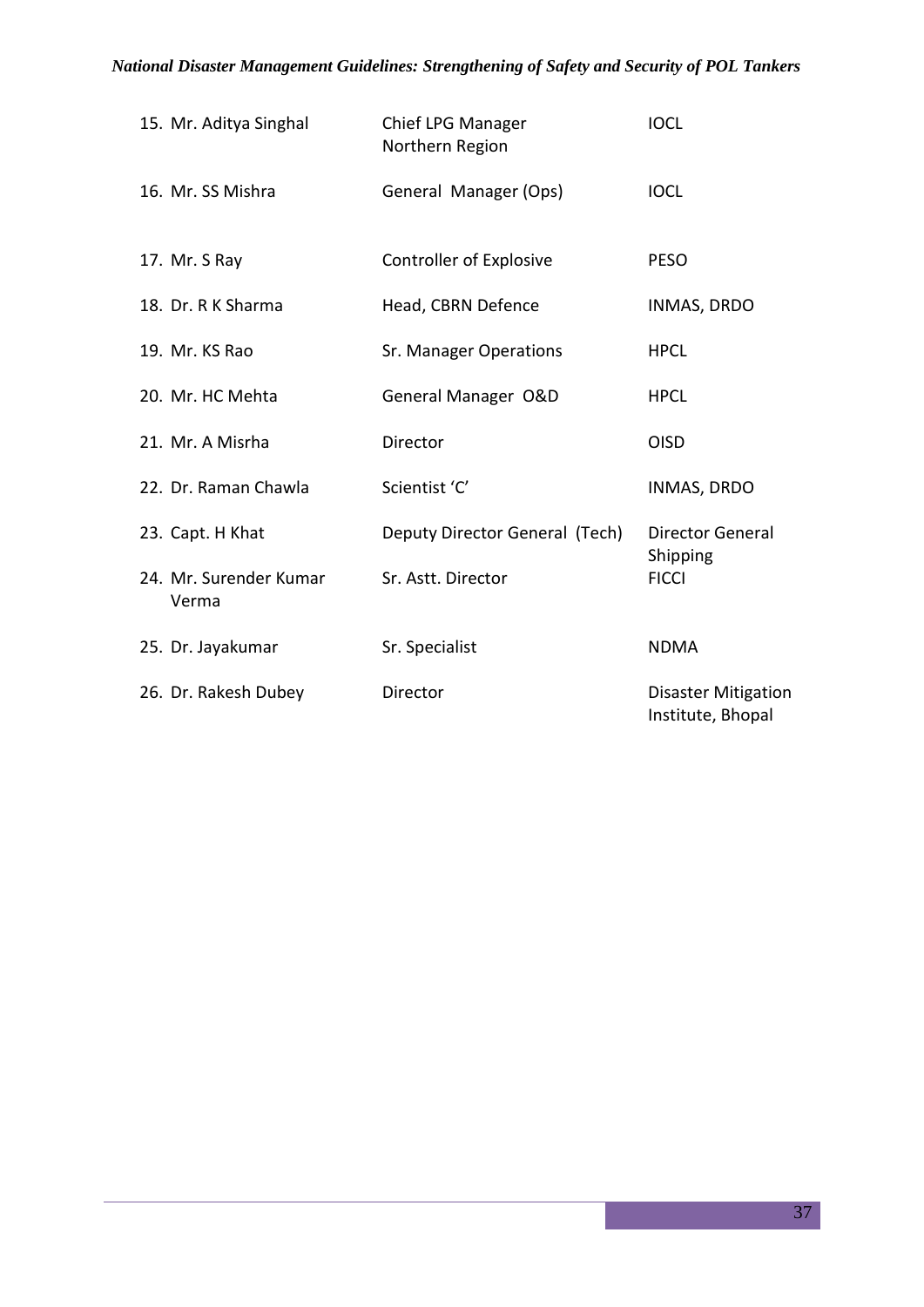### **Annexure II**

### **Core Group for Strengthening of Safety and Security for Transportation of POL Tankers**

| S.No           | <b>Name</b>                                          | Designation/<br>Organization            | <b>Core Group</b> |
|----------------|------------------------------------------------------|-----------------------------------------|-------------------|
| $\mathbf{1}$   | Lt Gen (Dr) J. R. Bhardwaj                           | Hon'ble Member, Chairman<br><b>NDMA</b> |                   |
| $\overline{2}$ | Dr. Rakesh Dubey                                     | Director DMI                            | Coordinator       |
| 3              | Mr. S. P Manitala                                    | Senior Manager Member<br>(HSC) BPCL     |                   |
| 4              | Mr. H. C Mehta                                       | GM, HPCL                                | -do-              |
| 5              | Mr. Ambrish Mishra                                   | Director, OSID                          | $-do-$            |
| 6              | Mr. Anand Prakesh                                    | Director, MoRTS                         | $-do-$            |
| 7              | Mr. K.C Gupta                                        | Former DG NSC                           | $-do-$            |
| 8              | Mr. Surendra Kumar                                   | Consultant, FICCI                       | -do-              |
| 9              | Dr. Raman Chawla                                     | Scientist, CBRN -do-                    |                   |
|                |                                                      | Defence, INMAS,                         |                   |
|                |                                                      | <b>DRDO</b>                             |                   |
| 10             | Dr. Jayakumar C                                      | Senior Specialist, -do-                 |                   |
| 11             | Representatives of<br>RIL,                           | <b>NDMA</b><br>Names<br>to              | be -do-           |
|                | multinational companies Shell received<br>& Petronet |                                         |                   |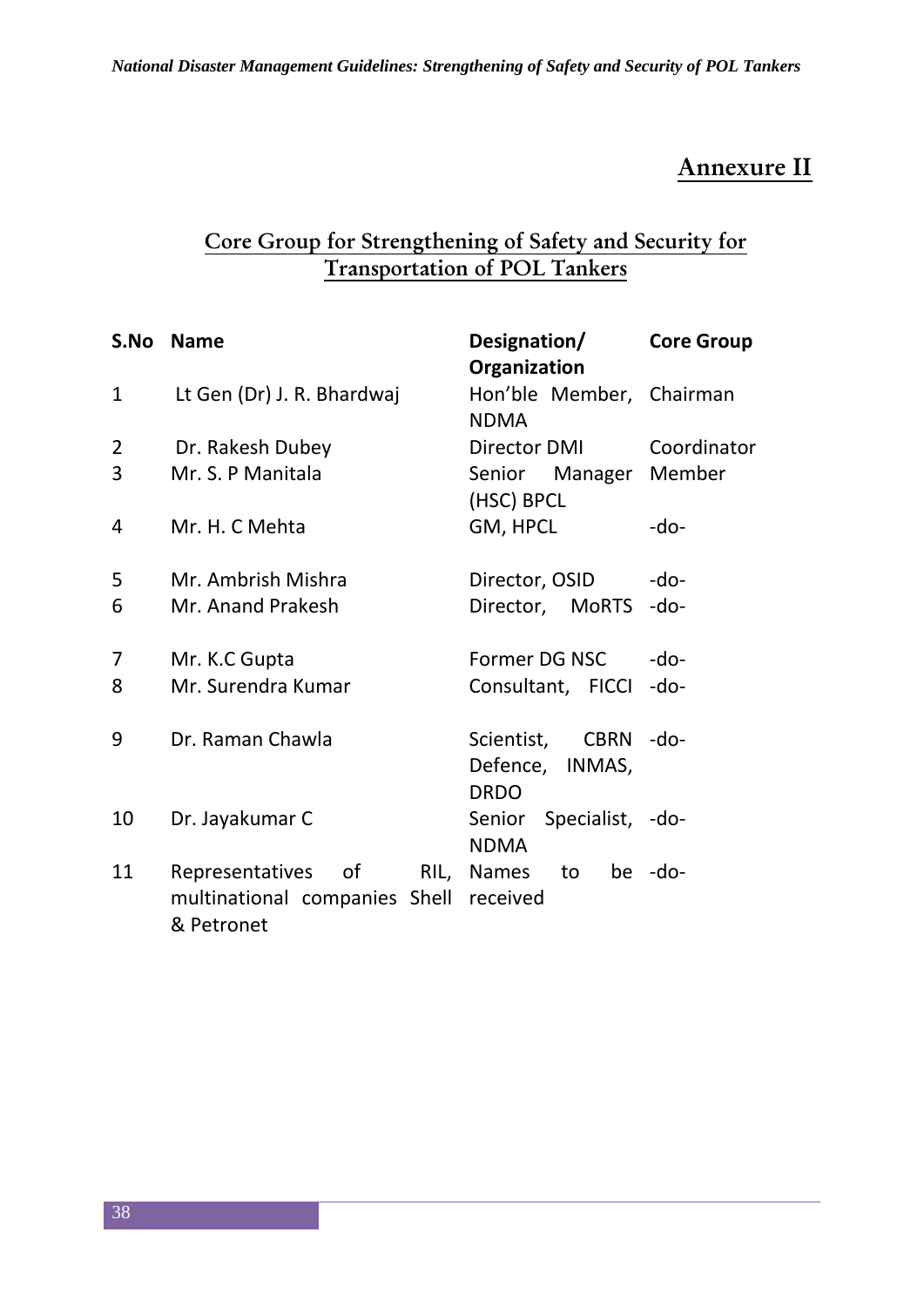

For more information on these Guidelines for Minimum Standards of Water Supply,

Please contact:

Lt Gen (Dr.) J.R. Bhardwaj

PVSM, AVSM, VSM, PHS (Retd)

MD DCP PhD FICP FAMS FRC Path (London)

Member,

National Disaster Management Authority

Centaur Hotel, (Near IGI Airport)

New Delhi-110 037

Tel: (011) 25655004

Fax: (011) 25655028

Email: jrbhardwaj@ndma.gov.in; jrb2600@gmail.com

Web: www.ndma.gov.in